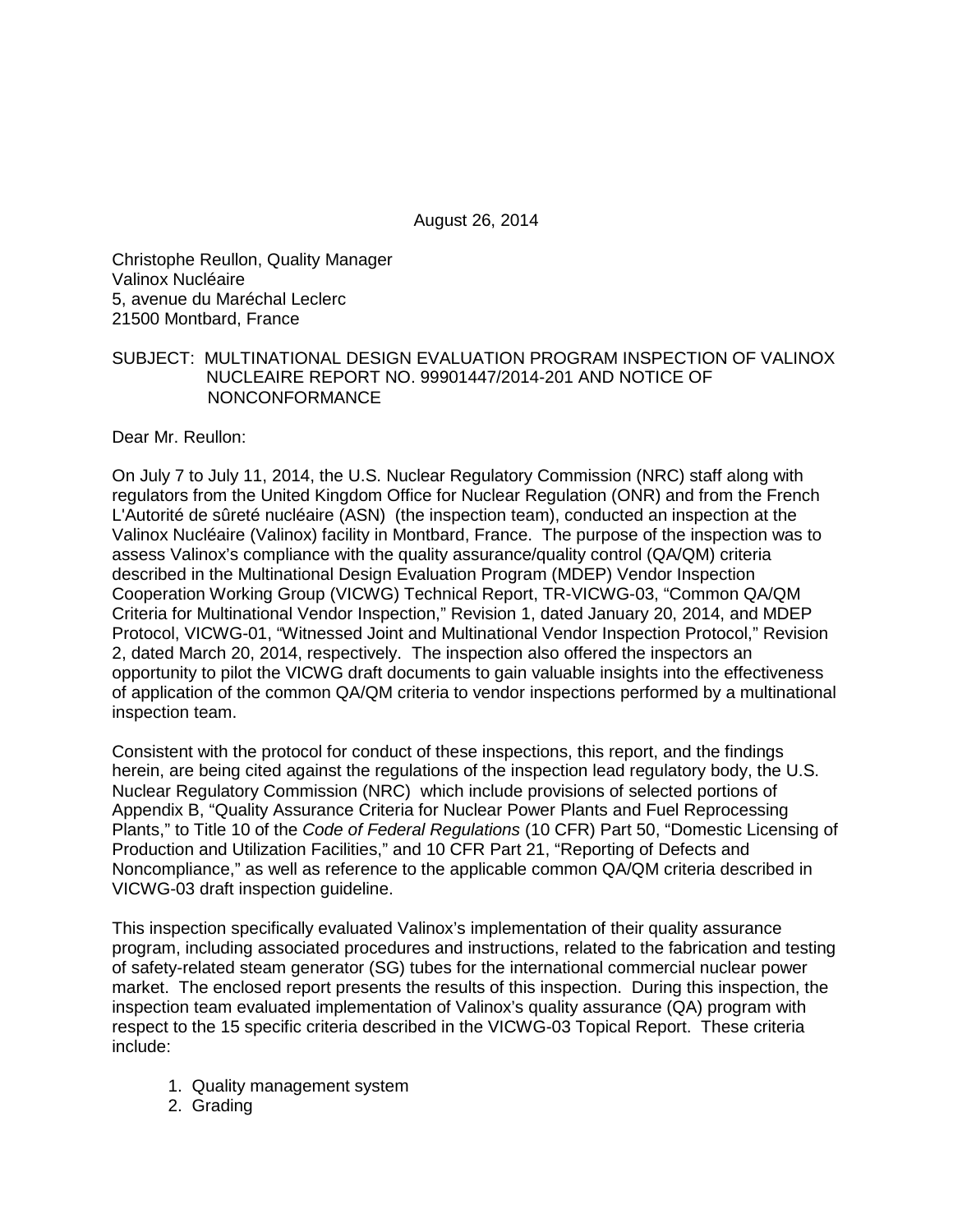C. Reullon  $-2 -$ 

- 3. Documentation of the quality management system
- 4. Control of documents and records
- 5. Responsibility and Leadership
- 6. Human resources
- 7. Process Implementation
- 8. Control of planning and implementation changes
- 9. Purchasing (including aspects of CSFI)
- 10. Control of implementation including Control of special processes
- 11. Monitoring and measurement of product and service
- 12. Assessment
- 13. Non-conformances
- 14. Corrective and preventive actions
- 15. Safety culture

This inspection report does not constitute NRC's or any other participating regulatory body's endorsement of your overall QA program.

During this inspection, NRC inspectors found four instances where the implementation of your Quality Assurance (QA) program failed to meet certain aspects of the above criteria. These include the failure to compensate for thermocouple accuracy in your heat treatment process, two examples of performing inadequate inspections, a failure to ensure records are stored properly, and a failure to perform required audits. The specific findings and references to the pertinent requirements are identified in the enclosures to this letter.

Please provide a written statement or explanation within 30 days from the date of this letter in accordance with the instructions specified in the enclosed Notice of Nonconformance. We will consider extending the response time if you show good cause for us to do so.

In accordance with 10 CFR 2.390, "Public Inspections, Exemptions, Requests for Withholding," of the NRC's Rules of Practice, a copy of this letter, its enclosures, and your response will be made available electronically for public inspection in the NRC Public Document Room or from the NRC's document system, Agencywide Documents Access and Management System, which is accessible from the NRC Web site at [http://www.nrc.gov/readingrm/adams.html.](http://www.nrc.gov/readingrm/adams.html) To the extent possible, your response should not include any personal privacy, proprietary, or safeguards information so that it can be made available to the public without redaction. If personal privacy or proprietary information is necessary to provide an acceptable response, then please provide a bracketed copy of your response that identifies the information that should be protected and a redacted copy of your response that deletes such information. If you request that such material is withheld from public disclosure, you must specifically identify the portions of your response that you seek to have withheld and provide in detail the bases for your claim (e.g., explain why the disclosure of information will create an unwarranted invasion of personal privacy or provide the information required by 10 CFR 2.390(b) to support a request for withholding confidential commercial or financial information). If safeguards information is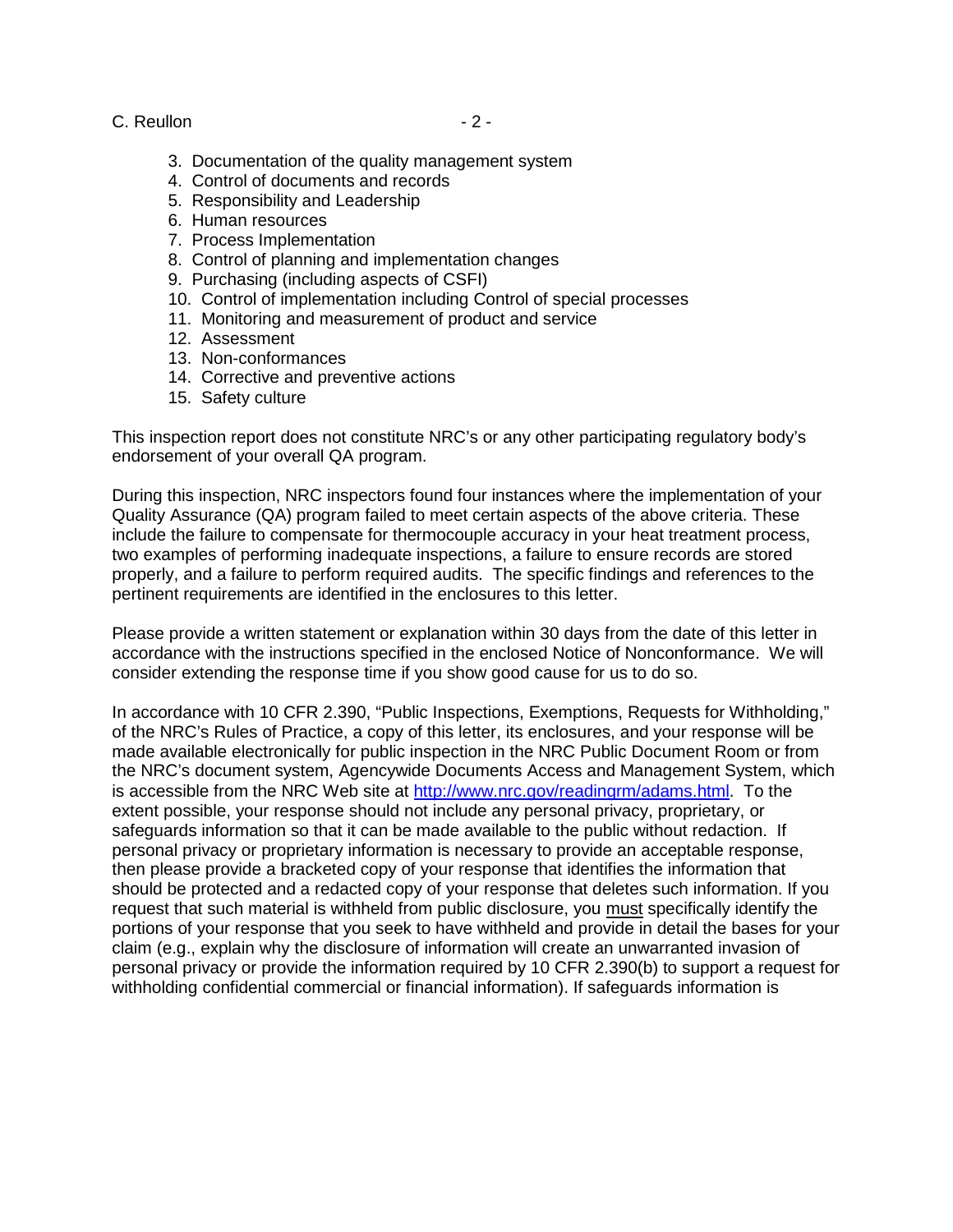## C. Reullon - 3 -

necessary to provide an acceptable response, please provide the level of protection described in 10 CFR 73.21, "Protection of Safeguards Information: Performance Requirements."

Sincerely,

Richard A. Rasmussen, Chief **/RA/** Electrical Vendor Inspection Branch Division of Construction Inspection and Operational Programs Office of New Reactors

Docket No.: 99901447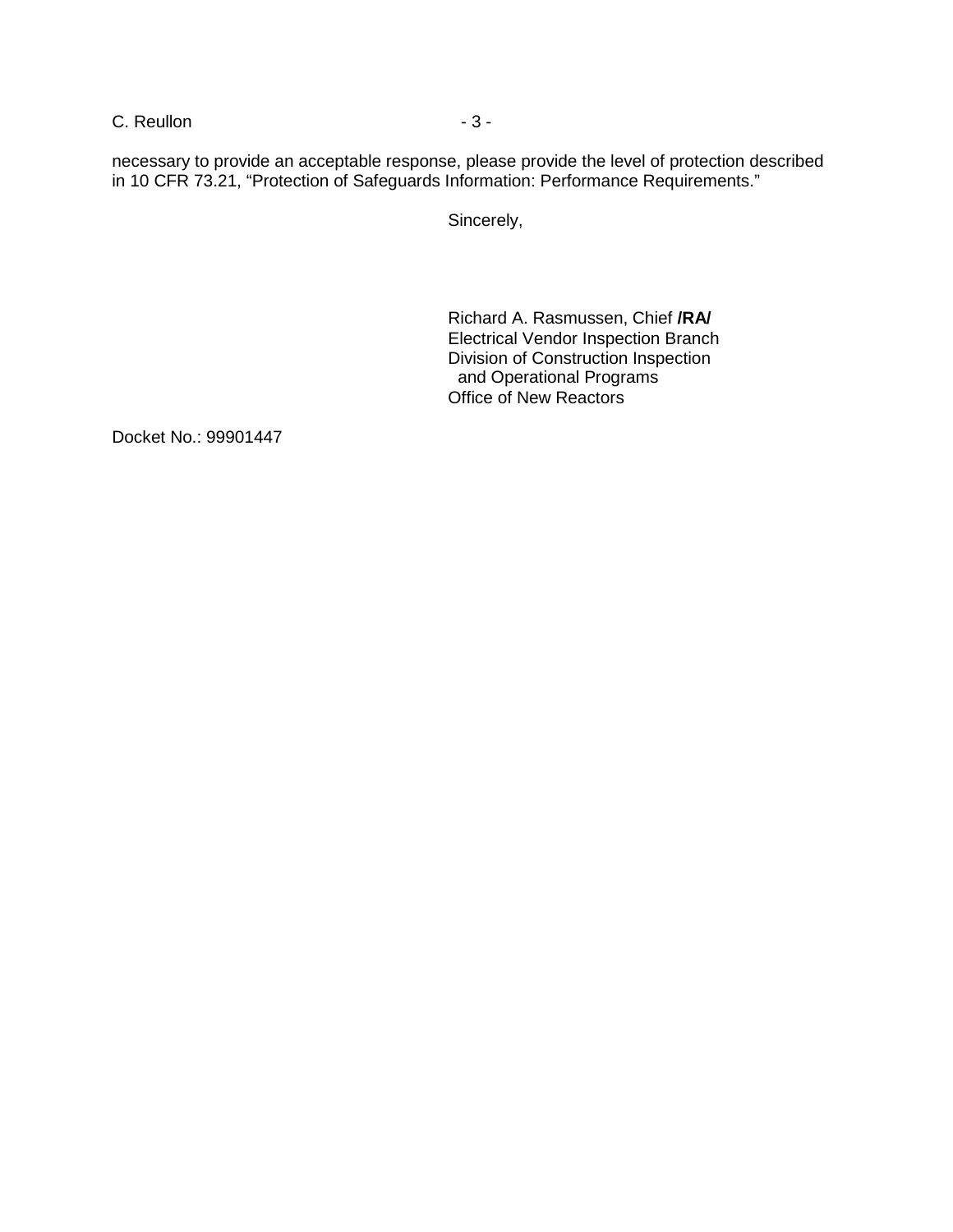## C. Reullon - 3 -

necessary to provide an acceptable response, please provide the level of protection described in 10 CFR 73.21, "Protection of Safeguards Information: Performance Requirements."

Sincerely,

Richard A. Rasmussen, Chief **/RA/** Electrical Vendor Inspection Branch Division of Construction Inspection and Operational Programs Office of New Reactors

Docket No.: 99901447

**DISTRIBUTION**: ASakadales ERoach

|                                         | KKavanagh                     |               |                      |                |  |  |
|-----------------------------------------|-------------------------------|---------------|----------------------|----------------|--|--|
|                                         | Craig.lavender@hse.gsi.gov.uk |               |                      |                |  |  |
|                                         | Julien.HUSSE@oecd.org         |               |                      |                |  |  |
|                                         | Stuart.Allen@hse.gsi.gov.uk   |               |                      |                |  |  |
|                                         | Stephane.GITKOFF@asn.fr       |               |                      |                |  |  |
|                                         | Ludovic.BATTISTA@asn.fr       |               |                      |                |  |  |
|                                         | Getachew.TESFAYE@oecd.org     |               |                      |                |  |  |
| christophe.reullon@vallourec.com        |                               |               |                      |                |  |  |
| <b>ADAMS Accession No.: ML14217A535</b> |                               |               | *Concurred via email | <b>NRO-002</b> |  |  |
| <b>OFFICE</b>                           | NRO/DCIP/EVIB                 | NRO/DCIP/MVIB | NRO/DCIP/QVIB        | <b>ASN</b>     |  |  |
| <b>NAME</b>                             | <b>GGalletti</b>              | <b>RPatel</b> | VHall                | SGitkoff*      |  |  |
| <b>DATE</b>                             | 08/20/2014                    | 08/05/2014    | 08/01/2014           | 07/18/2014     |  |  |
| <b>OFFICE</b>                           | <b>ASN</b>                    | <b>ONR</b>    | NRO/DCIP             | NRO/DCIP/EVIB  |  |  |
| <b>NAME</b>                             | LBattista *                   | SAllen*       | TFrye                | RRasmussen     |  |  |
| <b>DATE</b>                             | 08/14/2014                    | 08/04/20114   | 08/22/2014           | 08/26/2014     |  |  |

#### **OFFICIAL RECORD COPY**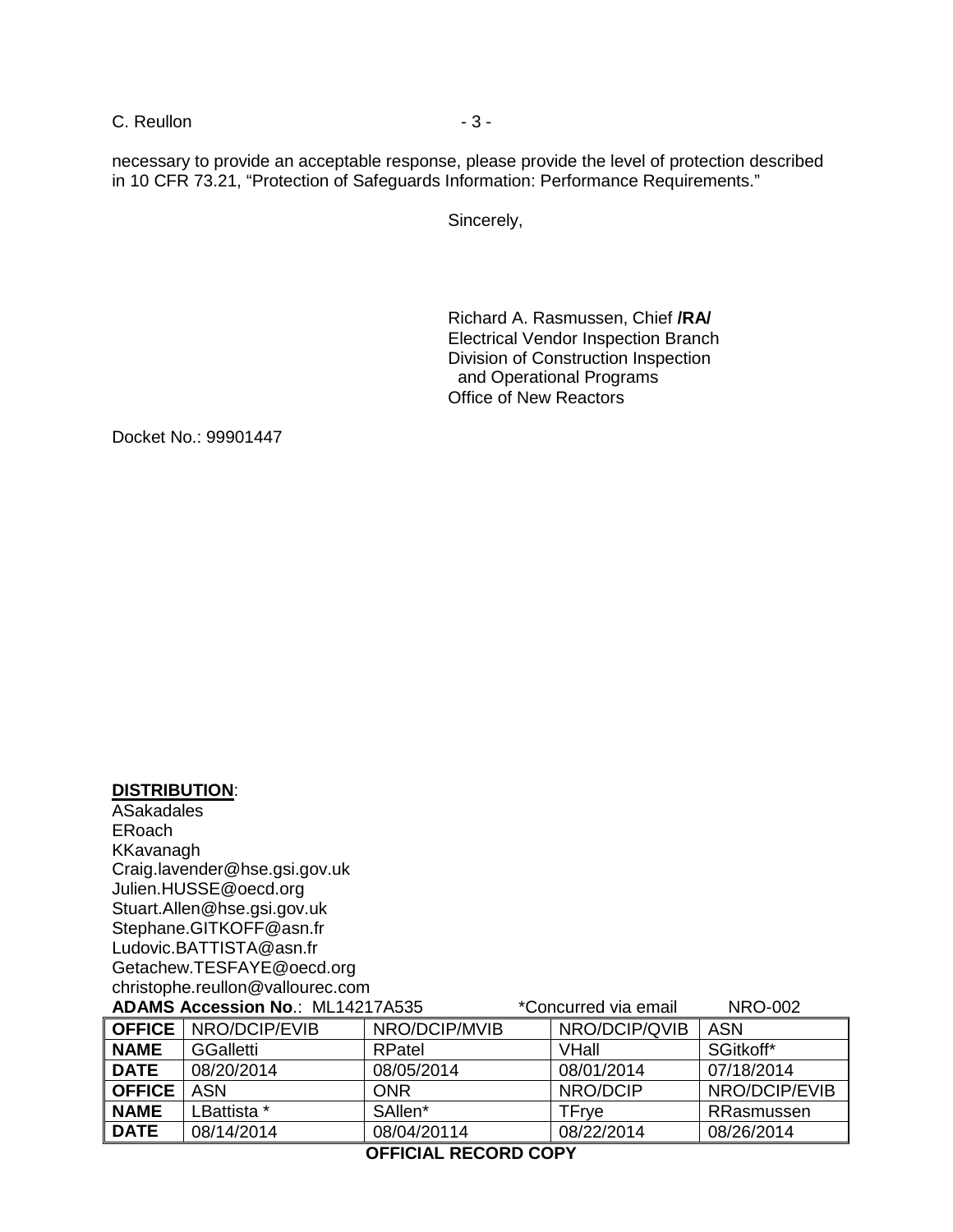#### **NOTICE OF NONCONFORMANCE**

Valinox Nucléaire 5, avenue du Maréchal Leclerc 21500 Montbard, France Docket No. 99901447/2014-201

Based on the results of a U.S. Nuclear Regulatory Commission (NRC) inspection conducted at the Valinox Nucléaire (Vallinox) facility in Montbard, France, on July 7–11, 2014, certain activities were not conducted in accordance with NRC requirements which were contractually imposed on Valinox.

A. Criterion XVII, "Quality Assurance Records" of Appendix B, "Quality Assurance Criteria for Nuclear Power Plants and Fuel Reprocessing Plants," to Title 10 of the Code of Federal Regulations (10 CFR) Part 50, "Domestic Licensing of Production and Utilization Facilities," states, in part, that "Records shall be identifiable and retrievable. Consistent with applicable regulatory requirements, the applicant shall establish requirements concerning record retention, such as duration, location, and assigned responsibility."

Paragraph 3.16.4, "Archive Rooms," of Chapter 3.16, "Management of Quality Records," of the Valinox Nuclear Quality Management Manual, Revision 13, dated September 25, 2013, states that "The archive rooms of VALINOX NUCLEAIRE keep the documents in good condition. For this purpose:

- access to the archives shall be controlled.
- the documents shall be protected from flood/water damage and rodent,
- the final certification documents shall also be protected from fire damage,
- documents shall be microfilmed if required and maintained in fireproof storage facilities."

Contrary to the above, as of July 11, 2014, Valinox failed to provide an adequate storage location for safety-related records related to steam generator tubing. Specifically, Valinox's A and B Archive facilities did not provide adequate environmental controls or protection from damage or loss.

This issue has been identified as Nonconformance 99901447/2014-201-01.

B. Criterion X, "Inspections," of Appendix B to 10 CFR Part 50 states, in part, that "A program for inspection of activities affecting quality shall be established and executed by or for the organization performing the activity to verify conformance with the documented instructions, procedures and drawings for accomplishing the activity."

Paragraph 3.10.1, "Receiving of Source Materials," of Chapter 3.10, "Inspections and Tests," of the Valinox Nuclear Quality Management Manual, Revision 13, dated September 25, 2013, states that when any anomalies are disclosed by this inspection, they shall be reported on the Receiving Inspection Report and the Supplier Surveillance Manager will deal with all discrepancies in accordance with chapter 3.13, "Management of nonconforming Product."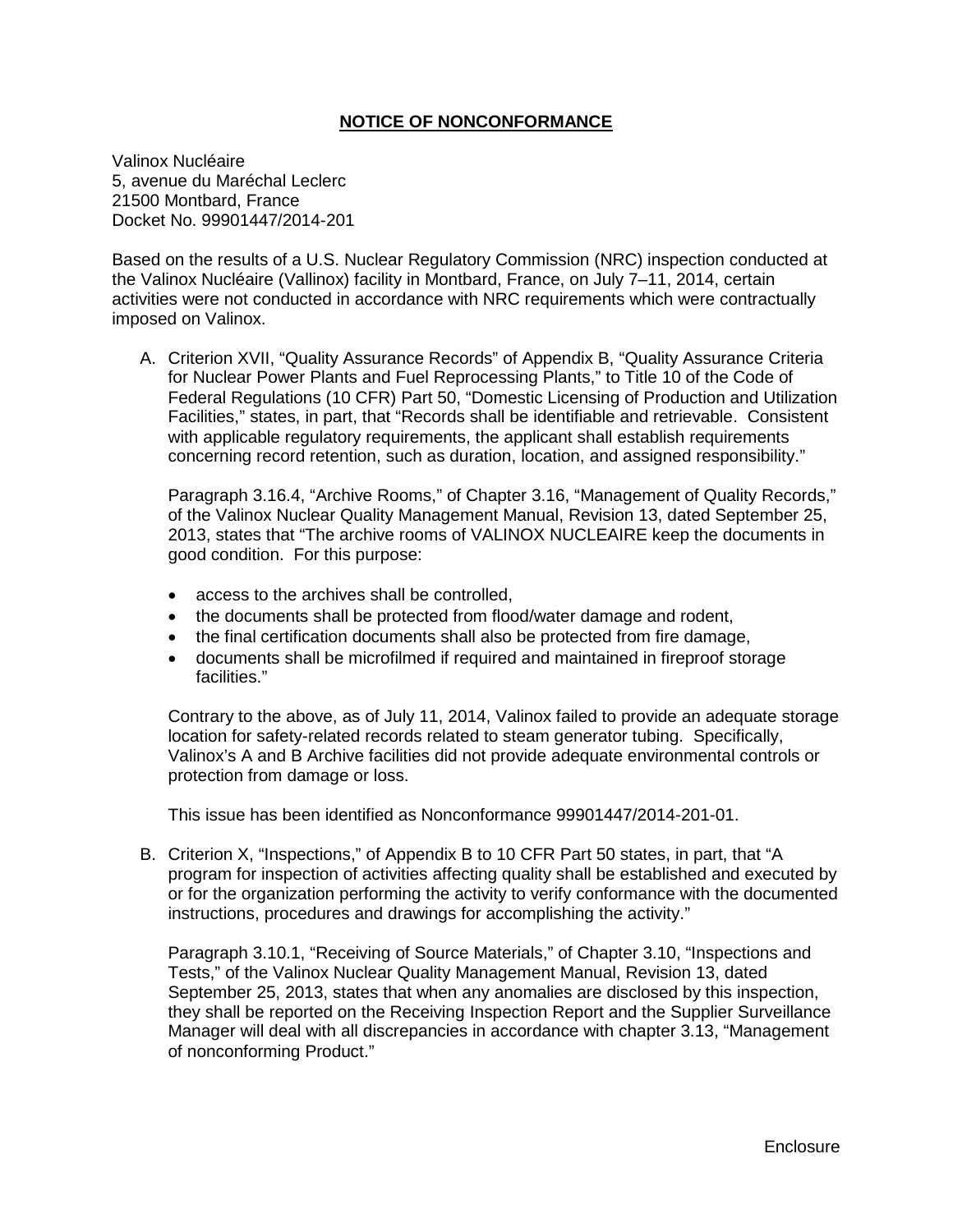Section 3.10.2.1, "Production Follow-up" of the Valinox Quality Manual states in part that "The inspection operations and operations with a hold or witness point shall be performed and recorded by Quality Controllers (CQ)."

Contrary to the above two examples of Valinox's failure to adequately implement and document these required inspection activities were identified.

- 1) As of July 11, 2014, the Valinox receipt inspection team did not adequately identify and record the disposition of out of tolerance surface imperfections on received raw billets on a Receiving Inspection Report. This action was required per Valinox procedure PAM100, "Base Material Receipt Inspection," Section 3, which describes the process of documenting any nonconformance identified during receipt inspection of base material on "Rapport De Controlle De Reception," form PAM100 Revision 4, Annexe 2, which is processed in accordance with PAM130, "Management of Nonconformance Reports."
- 2) As of July 11, 2014, portions of data sheets for Procedure TTH 973, "Thermal Treatment for Doosan, APR1400 straight tubes", Revision 01, dated May 22, 2013, were not verified by Quality Control or by any other second verification. This action was required per Valinox procedure TTH 973, "Thermal Treatment for Doosan, APR1400 straight tubes", Revision 01, dated May 22, 2013, which requires Quality Control to verify information recorded on the heat treatment data sheet.

These issues have been identified as examples of Nonconformance 99901447/2014- 201-02.

C. Criterion IX, "Control of Special Processes," of Appendix B to 10 CFR Part 50 states, in part, that "Measures shall be established to assure that special processes, including welding, heat treating, and nondestructive testing, are controlled and accomplished by qualified personnel using qualified procedures in accordance with applicable codes, standards, specifications, criteria, and other special requirements."

Doosan Heavy Industries Purchase Order Number 2009033852 Revision 0, for SHIN KORI Units 5 & 6, invokes Purchase Specification, N11008-160PS-1006, Revision 0. Section 4.4.2, "Thermal Treatment," of the Purchase Specification requires that the steam generator tubes shall be thermally treated at 716ºC - 738ºC.

Product Technical Specification from Dongfang Heavy Machinery - Product Specification NPS-XDP-SG001, "Procurement Specification of Thermally Treated Alloy SB-163 UNS N06690 Tubing" for XUDAPU Steam Generator, Section 5, "Manufacturing Requirements," states, in part, that thermal treatment cycle shall consist of heating of the tubes in a vacuum to 716°C – 738°C.

Contrary to the above, as of July 11, 2014, Valinox failed to ensure that documented thermal heat treatment temperature values accounted for measurement device uncertainties and therefore could not assure that the heat treatment was performed in accordance with the temperature requirements documented in Valinox Procedure, TTH 1010, "AP1000 SG Tubing Thermal Treatment," Section 3, "Thermal Treatment Time/ Temperature Conditions," and Valinox Instruction, TTH 973, "Thermal Treatment Instruction Sheet," Revision 01, , as well as the procurement specifications.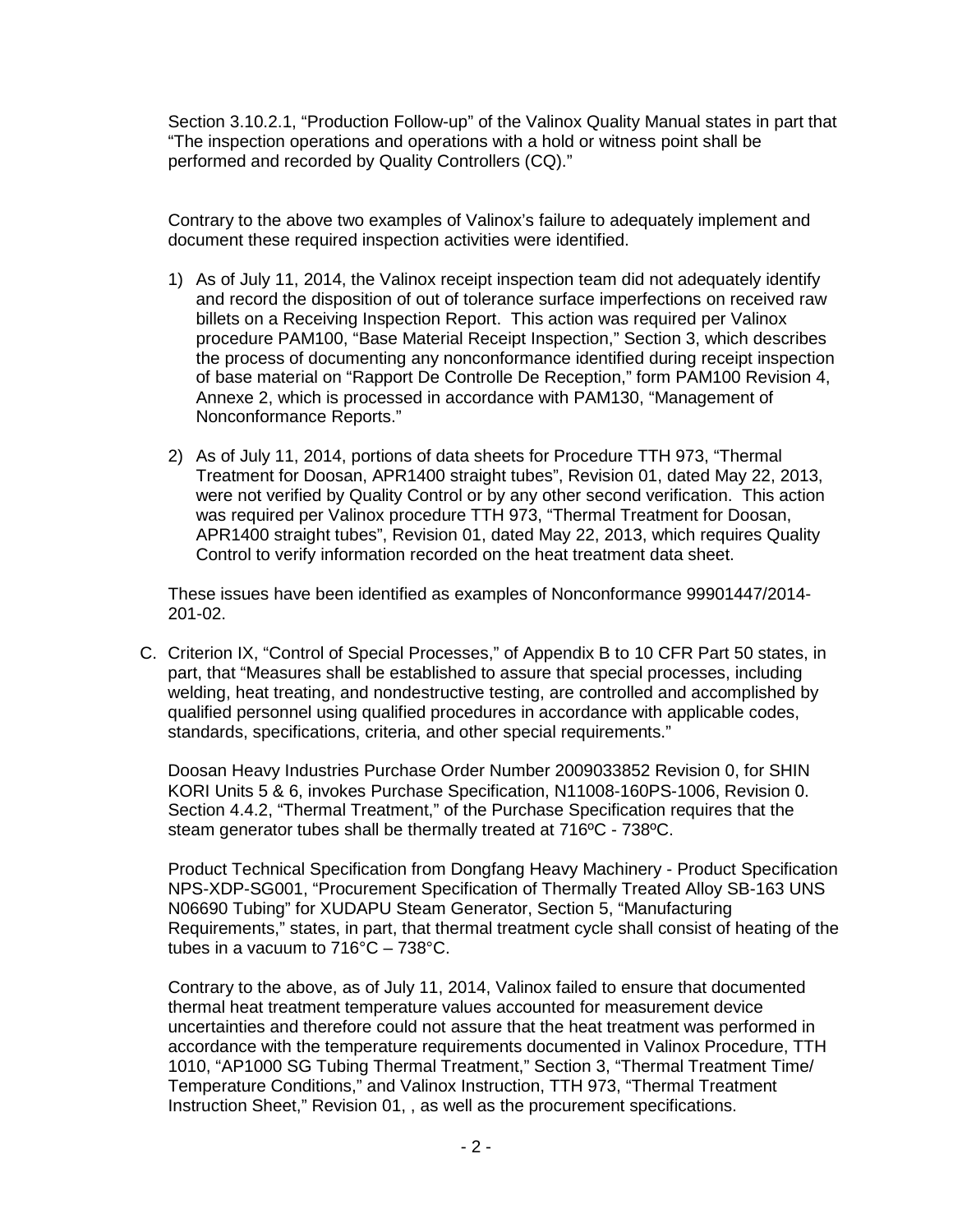This issue has been identified as Nonconformance 99901447/2014-201-03.

D*.* Criterion XVIII, "Audits," of Appendix B to 10 CFR Part 50 states, in part, that "A comprehensive system of planned audits shall be carried out to verify compliance with all aspects of the quality assurance program…"

Valinox Quality Manual, section 3.17.1, "Quality Internal Audits" revision 13, requires that internal audits shall be scheduled such as all chapters of the Quality Manual are audited at least once each 12 months.

Contrary to the above, as of July 11, 2014, process number 106, "Purchase and External Inspection," was not effectively audited within a period of 2 years, between 2012 and 2014.

This issue has been identified as Nonconformance 99901447/2014-201-04.

Please provide a written statement or explanation to the U.S. Nuclear Regulatory Commission, ATTN: Document Control Desk, Washington, DC 20555-0001 with a copy to the Chief, Electrical Vendor Inspection Branch Division of Construction Inspection and Operational Programs Office of New Reactors within 30 days of the date of the letter transmitting this Notice of Nonconformance. This reply should be clearly marked as a "Reply to a Notice of Nonconformance" and should include for each noncompliance: (1) the reason for the noncompliance, or if contested, the basis for disputing the noncompliance; (2) the corrective steps that have been taken and the results achieved; (3) the corrective steps that will be taken to avoid noncompliances; and (4) the date when your corrective action will be completed. Where good cause is shown, consideration will be given to extending the response time.

Because your response will be made available electronically for public inspection in the NRC Public Document Room or from the NRC's document system (ADAMS), accessible from the NRC Web site at http://www.nrc.gov/reading-rm/adams.html, to the extent possible, it should not include any personal privacy, proprietary, or safeguards information so that it can be made available to the public without redaction. If personal privacy or proprietary information is necessary to provide an acceptable response, then please provide a bracketed copy of your response that identifies the information that should be protected and a redacted copy of your response that deletes such information.

If you request withholding of such material, you must specifically identify the portions of your response that you seek to have withheld and provide in detail the bases for your claim of withholding (e.g., explain why the disclosure of information will create an unwarranted invasion of personal privacy or provide the information required by 10 CFR 2.390(b) to support a request for withholding confidential commercial or financial information). If safeguards information is necessary to provide an acceptable response, please provide the level of protection described in 10 CFR 73.21.

Dated this 26<sup>th</sup> day of August, 2014.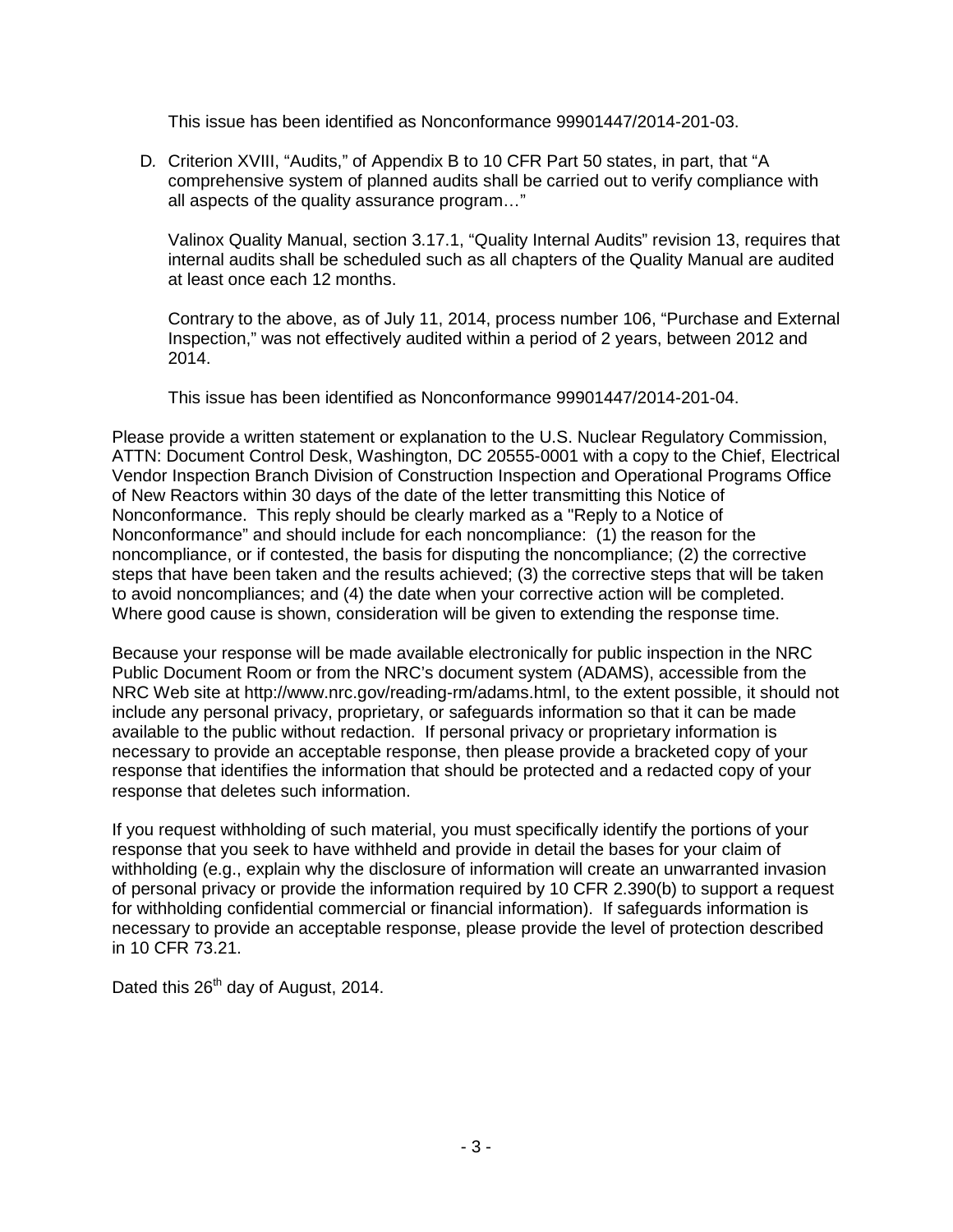#### **U.S. NUCLEAR REGULATORY COMMISSION OFFICE OF NEW REACTORS DIVISION OF CONSTRUCTION INSPECTION AND OPERATIONAL PROGRAMS VENDOR INSPECTION REPORT**

| Docket No.:                       | 99901447                                                                                                                                                                                                                                                                                                                                                                                                                                                                                        |
|-----------------------------------|-------------------------------------------------------------------------------------------------------------------------------------------------------------------------------------------------------------------------------------------------------------------------------------------------------------------------------------------------------------------------------------------------------------------------------------------------------------------------------------------------|
| Report No.:                       | 99901447/2014-201                                                                                                                                                                                                                                                                                                                                                                                                                                                                               |
| Vendor:                           | Valinox Nucléaire<br>5, avenue du Maréchal Leclerc<br>21500 Montbard, France                                                                                                                                                                                                                                                                                                                                                                                                                    |
| <b>Vendor Contact:</b>            | Christophe Reullon, Quality Manager<br>Tel.: +33 3 80 89 83 37<br>Email: christophe.reullon@vallourec.com                                                                                                                                                                                                                                                                                                                                                                                       |
| <b>Nuclear Industry Activity:</b> | Valinox Nucléaire, a subsidiary of Vallourec Group, fabricates<br>steam generator and other primary system tubes and specialty<br>equipment for the domestic and international commercial nuclear<br>power industry. Their primary product, nickel alloy steam<br>generator tubes, is produced to both Alloy 690 and Alloy 800<br>specifications. The Montbard facility has been in production since<br>1974 and is a supplier for both the existing and new build<br>commercial reactor fleet. |
| <b>Inspection Dates:</b>          | July 7-11, 2014                                                                                                                                                                                                                                                                                                                                                                                                                                                                                 |
| <b>Inspection Team Leader:</b>    | Greg Galletti, NRO/DCIP/EVIB                                                                                                                                                                                                                                                                                                                                                                                                                                                                    |
| Inspectors:                       | Richard Rasmussen, NRO/DCIP/EVIB<br>Raju Patel, NRO/DCIP/MVIB<br>Victor Hall, NRO/DCIP/QVIB<br>Craig Lavender, ONR<br>Stuart Allen, ONR<br>Stéphane Gitkoff, ASN<br>Ludovic Battista, ASN                                                                                                                                                                                                                                                                                                       |
| Observer:                         | Julien Husse, MDEP Project officer                                                                                                                                                                                                                                                                                                                                                                                                                                                              |
| Approved by:                      | Richard A. Rasmussen, Chief<br><b>Electrical Vendor Inspection Branch</b><br>Division of Construction Inspection<br>and Operational Programs<br><b>Office of New Reactors</b>                                                                                                                                                                                                                                                                                                                   |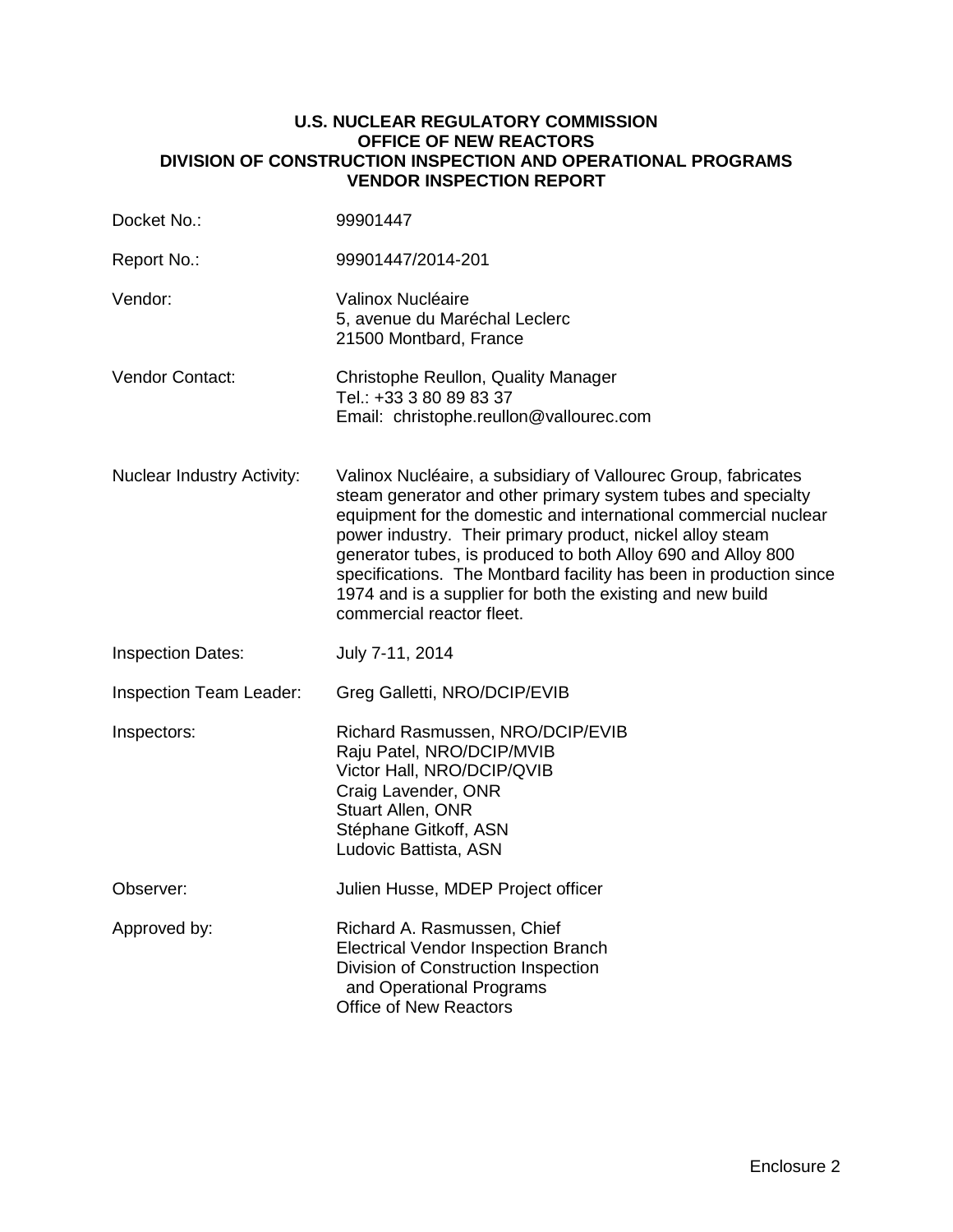# **EXECUTIVE SUMMARY**

#### Valinox Nucléaire 99901447/2014-201

The U.S. Nuclear Regulatory Commission (NRC) staff along with regulators from the United Kingdom Office for Nuclear Regulation (ONR) and from the French L'Autorité de sûreté nucléaire (ASN) (the inspection team), conducted an inspection at the Valinox Nucléaire (Valinox) facility in Montbard, France, on July 7-11, 2014. The purpose of the inspection was to assess Valinox's compliance with the quality assurance/quality management (QA/QM) criteria described in the Multinational Design Evaluation Program (MDEP) Vendor Inspection Cooperation Working Group (VICWG) Technical Report, TR-VICWG-03, "Common QA/QM Criteria for Multinational Vendor Inspection," Revision 1, dated January 20, 2014, and MDEP Protocol, VICWG-01, "Witnessed Joint and Multinational Vendor Inspection Protocol," Revision 2, dated March 20, 2014, respectively. This vendor inspection also provided an opportunity to verify that Valinox implemented an adequate quality assurance program that complies with the requirements of Appendix B, "Quality Assurance Criteria for Nuclear Power Plants and Fuel Reprocessing Plants," to Title 10 of the *Code of Federal Regulations* (10 CFR) Part 50, "Domestic Licensing of Production and Utilization Facilities," and 10 CFR Part 21, "Reporting of Defects and Noncompliance." In addition, the inspection offered the inspectors an opportunity to pilot the VICWG draft documents to gain valuable insights into the effectiveness of application of the common QA/QM criteria to vendor inspections performed by a multinational inspection team.

This inspection specifically evaluated Valinox's fabrication, inspection, and testing of safety-related Steam Generator Tubes for new construction commercial nuclear plants.

The following criteria served as the bases for this MDEP inspection:

• Technical Report, TR-VICWG-03, "Common QA/QM Criteria for Multinational Vendor Inspection," Revision 1, dated January 20, 2014, and

For issues cited in this inspection report

• Appendix B to 10 CFR Part 50

The information below summarizes the results of this inspection.

## Quality Management System and Organization (MDEP QA/QM Criteria 1, 2, and 5)

The inspection team concluded that Valinox applied appropriate organizational controls over activities affecting the quality of steam generator tubing. The inspection team concluded that the implementation of Valinox's quality management system was consistent with the MDEP common QA/QM standard, including Criterion I "Organization," and Criterion II "Quality Assurance Program," of Appendix B to 10 CFR Part 50. No findings of significance were identified.

#### Control of Documents and Records (MDEP QA/QM Criteria 3 and 4)

The inspection team identified one nonconformance of Valinox's failure to implement the requirements of Criterion XVII, "Records," of Appendix B to 10 CFR Part 50. The inspectors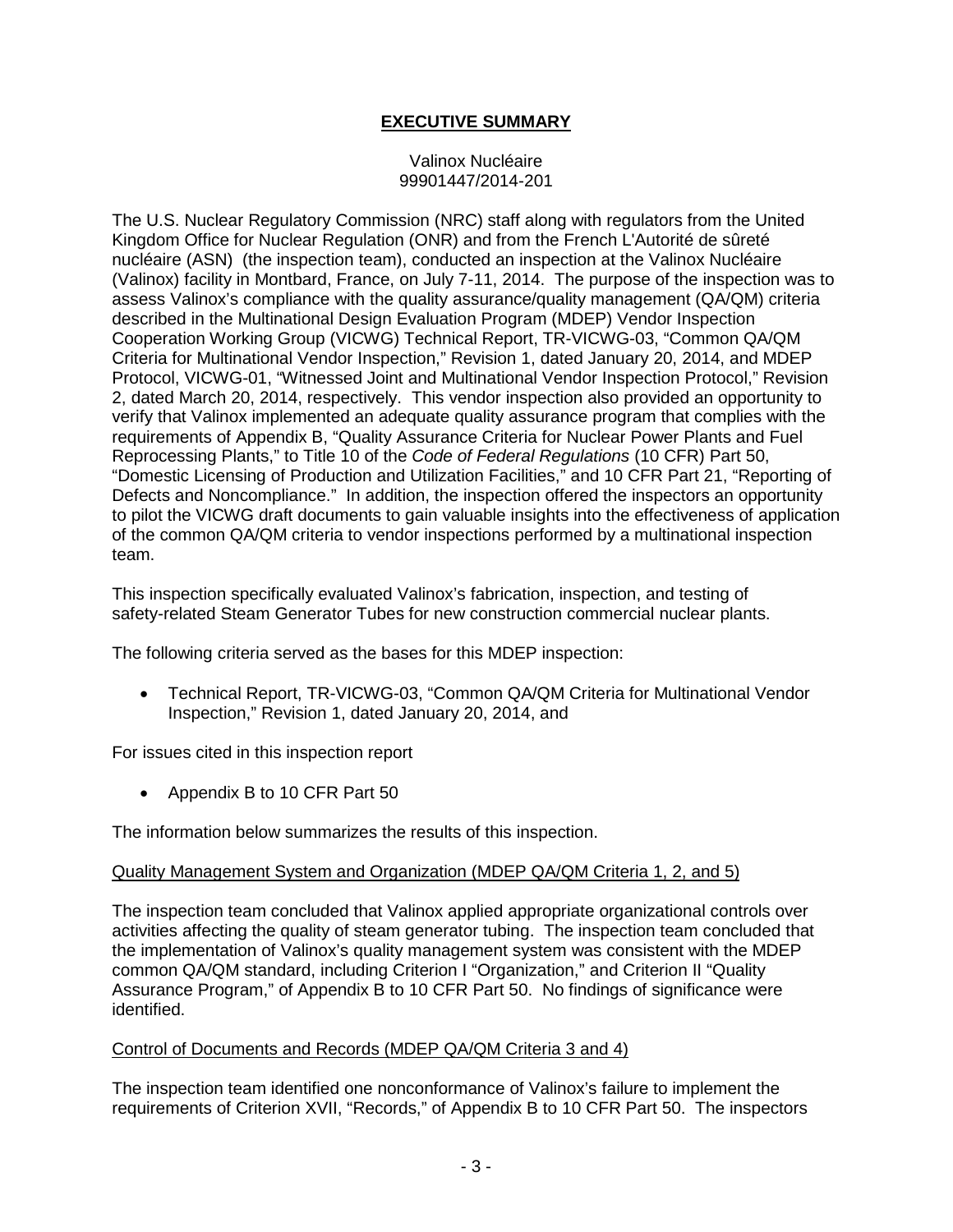cited Nonconformance 99901447/2014-201-01 for failure to provide an adequate storage location for safety-related records related to steam generator tubing. With the exception of the nonconformance noted above, the inspection team concluded that Valinox was consistent with the regulatory requirements of the inspection criteria.

## Training and Qualification of Personnel (MDEP QA/QM Criterion 6)

The inspection team concluded that the implementation of Valinox's training and qualification program was consistent with the regulatory requirements of the inspection criteria. No findings of significance were identified.

#### Process Implementation & Control of Planning & Implementation Changes (MDEP QA/QM Criteria 7 and 8)

The inspection team concluded that the implementation of Valinox's controls over process implementation and planning and implementation changes related to the fabrication of steam generator tubing was consistent with the regulatory requirements of the inspection criteria. No findings of significance were identified.

#### Purchasing (MDEP QA/QM Criterion 9)

The inspection team identified one example of a nonconformance for Valinox's failure to adequately implement the requirements of Criterion X, "Inspection," of Appendix B to 10 CFR Part 50. The inspectors cited an example of Nonconformance 99901447/2014-201-02, for failure to identify and record the disposition of out of tolerance surface imperfections on received raw billets on the Receiving Inspection Report. With the exception of the nonconformance noted above, the inspection team concluded that the implementation of Valinox's receipt inspection program was consistent with the regulatory requirements of the inspection criteria.

## Control of Implementation Including Control of Special Processes (MDEP QA/QM Criterion 10)

The inspection team identified one nonconformance for Valinox's failure to implement the requirements of Criterion IX, "Control of Special Processes," of Appendix B to 10 CFR Part 50. The inspectors cited Nonconformance 99901447/2014-201-03 for failure to ensure thermal heat treatment temperature parameters accounted for measurement device uncertainties and remained within the specified technical and order requirements. With the exception of the nonconformance noted above, the inspection team concluded that the implementation of the Valinox's programs for the control of fabrication and special processes was consistent with the regulatory requirements of the inspection criteria.

#### Monitoring and Measurement of Product and Service (MDEP QA/QM Criterion 11)

The inspection team concluded that the implementation of Valinox's program controls over M&TE use for calibration and testing was consistent with the regulatory requirements of the inspection criteria. No findings of significance were identified.

## Assessment (MDEP QA/QM Criterion 12)

The inspection team identified one nonconformance for Valinox's failure to implement the requirements of Criterion XVIII, "Audits," of Appendix B to 10 CFR Part 50. The inspectors cited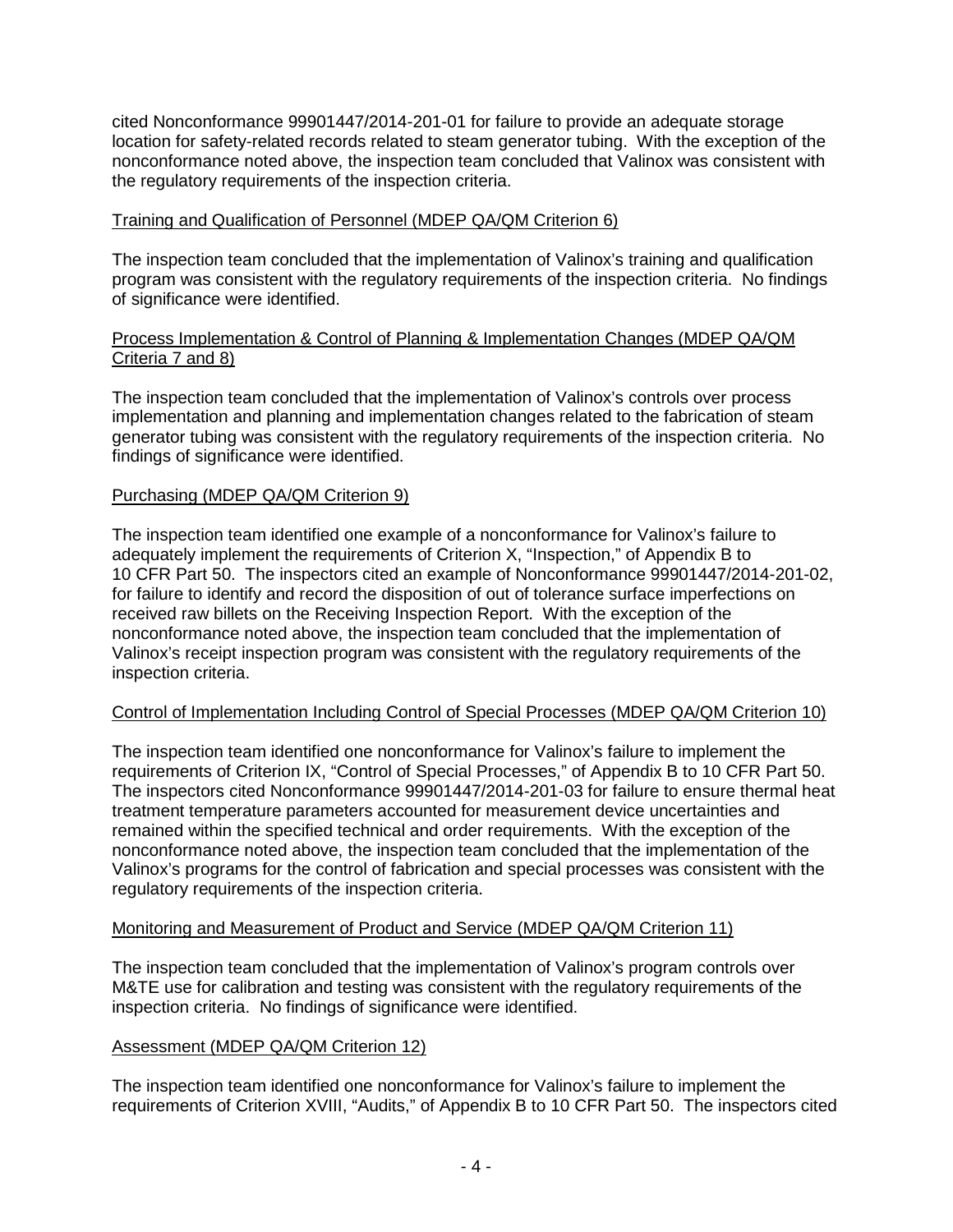Nonconformance 99901447/2014-201-04 for failure to perform an internal audit in a timely manner and failure to adequately complete all audit activities. With the exception of the nonconformance noted above, the inspection team concluded that the implementation of the Valinox's programs associated with internal audits was consistent with the regulatory requirements of the inspection criteria.

#### Non-conformances (MDEP QA/QM Criterion 13)

The inspection team concluded that the implementation of Valinox's program for the control of non-conformances was consistent with the regulatory requirements of the inspection criteria. No findings of significance were identified.

## Corrective and Preventive Actions (MDEP QA/QM Criterion 14)

The inspection team identified one example of a nonconformance for Valinox's failure to adequately implement the requirements of Criterion X, "Inspection," of Appendix B to 10 CFR Part 50. The inspectors cited an example of Nonconformance 99901447/2014-201-02 for failure to adequately implement inspection activities associated with corrective actions for an issue regarding independent verification of critical heat treatment parameters. With the exception of the nonconformance noted above, the inspection team concluded that the implementation of the Valinox's programs associated with internal audits was consistent with the regulatory requirements of the inspection criteria.

#### Safety Culture (MDEP QA/QM Criterion 15)

.

The inspection team generally observed a positive safety culture at Valinox. The inspectors attended various internal Valinox meetings, and noted Valinox staff's openness to raising and addressing issues related to safety and quality. The inspectors noted that Valinox management made provisions to support individuals and teams in carrying out their tasks safely and successfully, taking into account the interactions between individuals, technology, and organizations.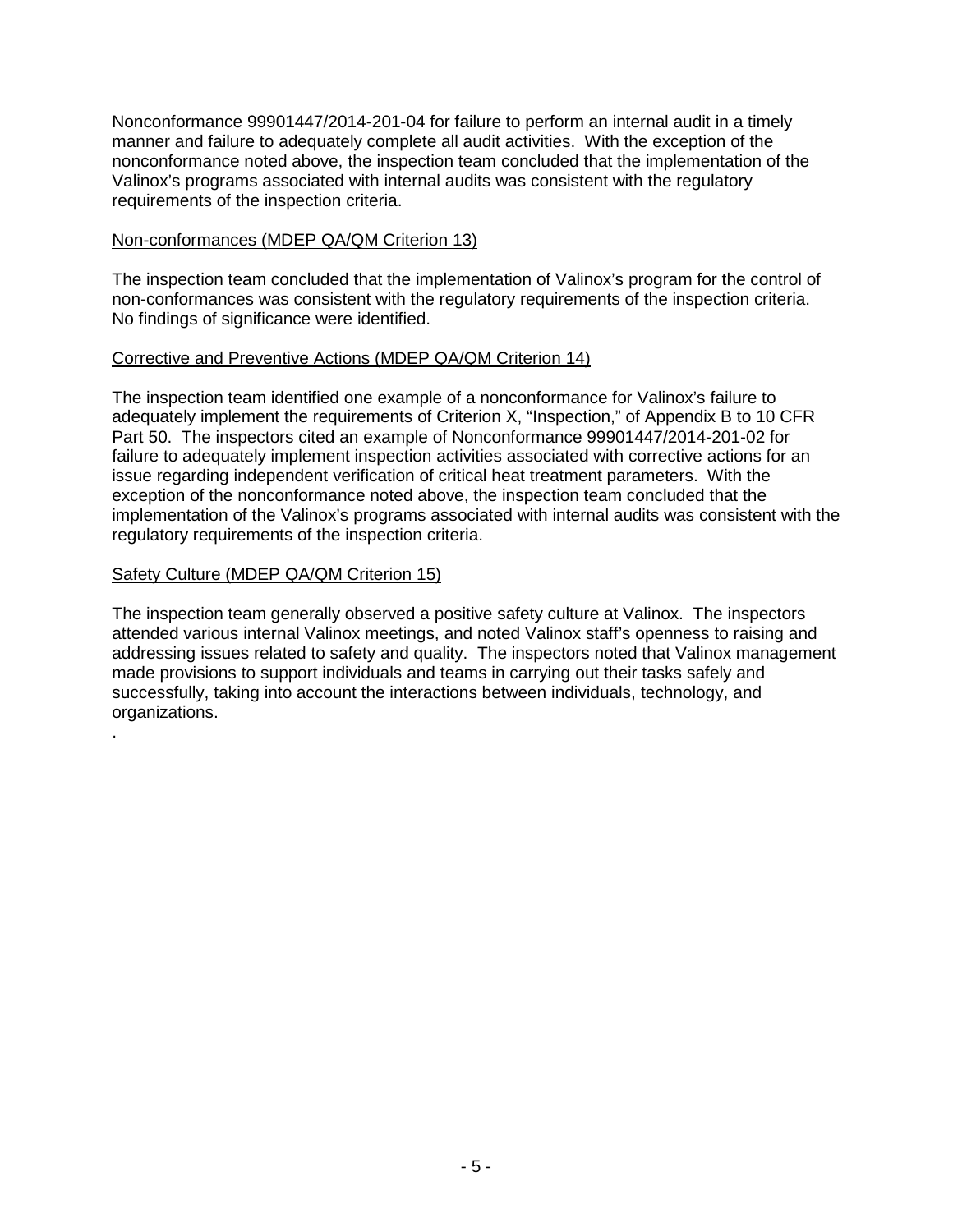# **REPORT DETAILS**

#### 1. Quality Management System and Organization (MDEP QA/QM Criteria 1, 2, and 5)

#### a. Inspection Scope

The inspection team assessed Valinox's overall quality management system to ensure that it aimed to achieve and enhance safety by: (1) Bringing together all the quality requirements for managing the organization in a coherent manner, and; (2) Ensuring that quality requirements are not considered separately from safety requirements, and to help preclude their possible negative impact on safety. The inspection team reviewed Valinox's Nuclear Quality Management Manual, Revision 13, dated September 25, 2013, and implementing "Procedure d'Application du Manuel" (PAM) procedures of the quality management system.

The inspection team examined Valinox's organizational structure to ensure that the authority and duties of persons and organizations performing activities affecting the safety-related functions of structures, systems, and components were clearly established and delineated in writing. The team reviewed the written policies, procedures, or instructions that documented the quality management program, including the proper delegation of authority, and regular review of the status and adequacy of the quality management program. The inspection team evaluated the quality management's independence from cost and schedule when opposed to safety considerations, and evaluated whether quality management had direct access to the appropriate levels of management.

The inspection team interviewed Valinox personnel, including the Quality Manager to discuss roles and responsibilities related to ensuring the quality of safety-related steam generator tubes. The inspectors reviewed the authority of persons and organizations performing quality management functions to ensure that they have sufficient freedom to identify quality problems; to initiate, recommend, or provide solutions; and to verify implementation of solutions. Finally, the inspection team reviewed Valinox's application of quality assurance grading within the quality management system, which was limited to the production of safety-related steam generator tubing.

#### b. Observations and Findings

No findings of significance were identified.

#### c. Conclusions

The inspection team found that Valinox applied appropriate organizational controls over activities affecting the quality of steam generator tubing. The inspection team concluded that the implementation of Valinox's quality management system was consistent with the criteria described in the MDEP Common QA/QM Criterion 1, "Quality Management System," Criterion 2, "Grading," and Criterion 5, "Responsibility and Leadership," respectively. No findings of significance were identified.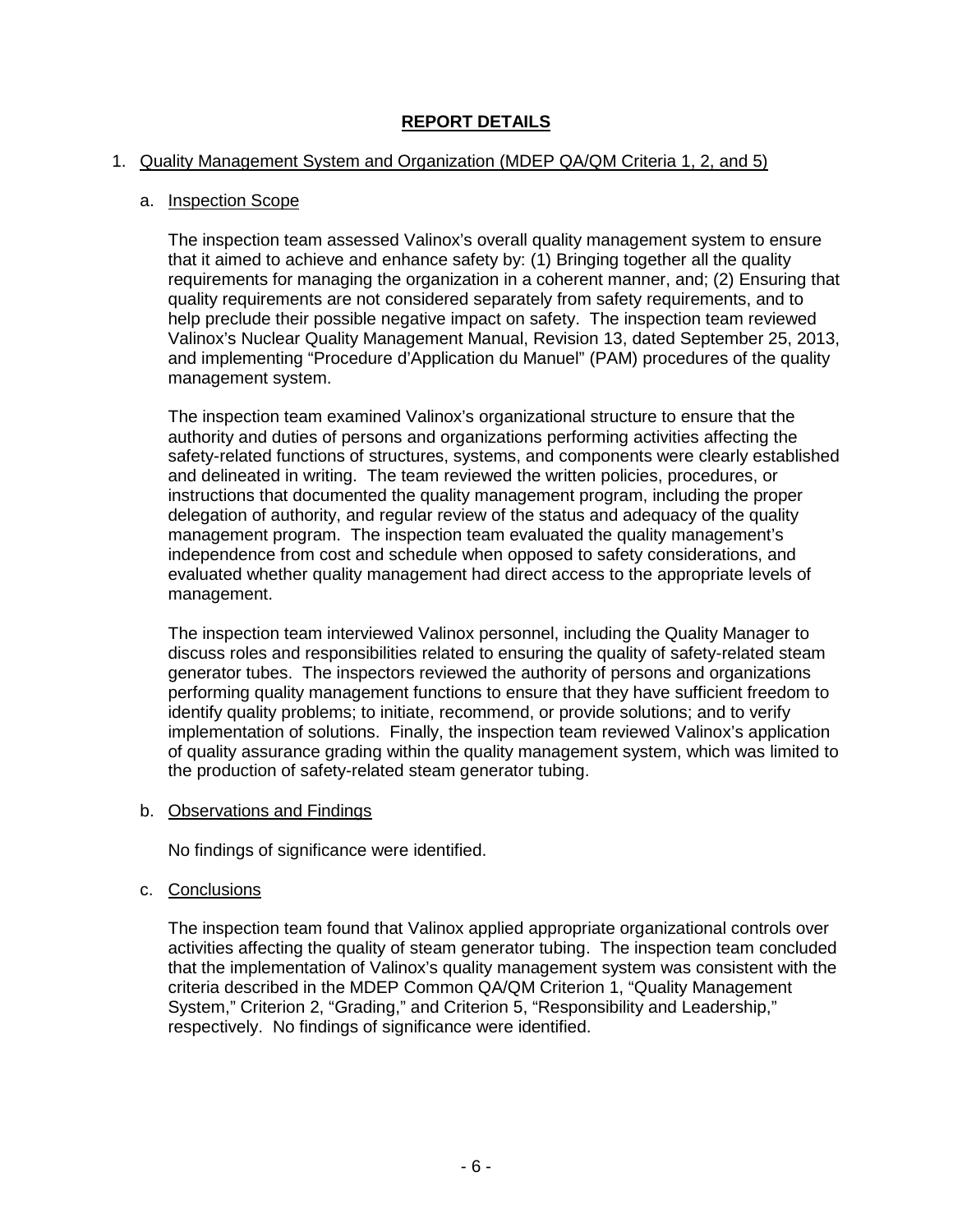## 2. Control of Documents and Records (MDEP QA/QM Criteria 3 and 4)

#### a. Inspection Scope

The inspection team reviewed the implementation of Valinox's measures to control documents, which prescribe all activities affecting quality, such as instructions, and procedures, including changes thereto. The inspection team reviewed Valinox's requirements for records retention and storage, and examined details concerning record retention, such as duration, location, and assigned responsibility. The inspectors also visited Valinox's on-site archives facility.

The inspection team reviewed a sample of work packages associated with steam generator tubing, including completed packages, and in-process testing and production results. The inspectors examined Valinox's paper and computer systems for providing identifiable, retrievable, and reliable records of all activities affecting quality.

#### b. Observations and Findings

The inspectors noted that Valinox had procedures in place to control the location and archival storage of quality documents. Specifically, Paragraph 3.16.4, "Archive Rooms," of Chapter 3.16, "Management of Quality Records," of the Valinox Nuclear Quality Management Manual stated that:

"The archive rooms of VALINOX NUCLEAIRE keep the documents in good condition. For this purpose:

- access to the archives shall be controlled,
- the documents shall be protected from flood/water damage and rodent,
- the final certification documents shall also be protected from fire damage,
- documents shall be microfilmed if required and maintained in fireproof storage facilities."

PAM160, "Documents Retention," Revision 3, dated February 5, 2004, provided additional details regarding the storage locations of the various quality documents.

Contrary the above requirements, the inspectors determined that Valinox failed to provide an adequate storage location for safety-related records related to steam generator tubing. Specifically, Valinox's A and B Archives facilities did not provide adequate environmental controls or protection from damage or loss. This issue has been identified as Nonconformance 99901447/2014-201-01.

The inspectors noted that Valinox had issued Corrective Action Request (CAR) 13/017, on April 12, 2013, regarding this issue, following an audit by AREVA NP. The inspectors noted that AREVA requirements specified that records must be protected against humidity, light, temperature, fire, or protection against fire, flooding. The inspectors reviewed Valinox's plans to address this CAR, including a Valinox audit of a potential facility. However, the inspectors could not find objective evidence that the proposed storage facility met the records requirements of Appendix B to 10 CFR Part 50. The inspectors discussed Valinox's plans to address the issue, noting that Valinox refers to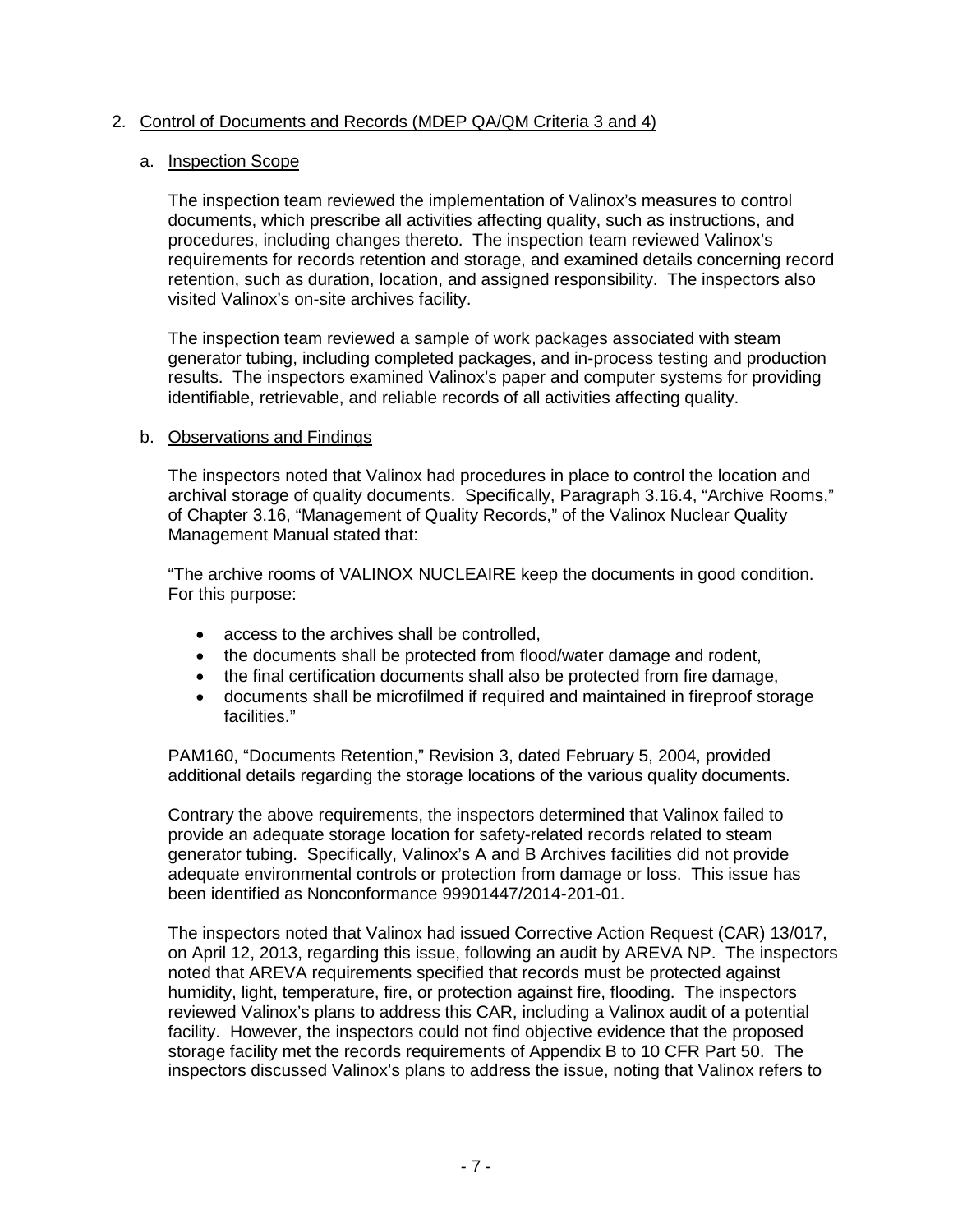NQA-1 in some instances, to meet the requirements of Appendix B. For single storage, NQA-1-2008 and the 2009 Addenda states that:

"Single storage consists of a storage facility, vault, room, or container(s) with a minimum two-hour fire rating. The design and construction of a single storage facility, vault room, or container shall be reviewed for adequacy by a person competent in fire protection or contain a certification or rating from an accredited organization."

## c. Conclusions

The inspection team identified one nonconformance for Valinox's failure to implement the requirements of Criterion XVII, "Records," of Appendix B to 10 CFR Part 50. The inspectors cited Nonconformance 99901447/2014-201-01 for failure to provide an adequate storage location for safety-related records related to steam generator tubing. With the exception of the nonconformance noted above, the inspection team concluded that Valinox's program for document and record control were consistent with the criteria described in the MDEP Common QA/QM Criterion 3, "Documentation of the Quality Management System," and Criterion 4, "Control of Documents and Records," respectively.

#### 3. Training and Qualification of Personnel (MDEP QA/QM Criterion 6)

#### a. Inspection Scope

The inspection team reviewed Valinox's program and procedures for qualification and training of personnel performing activities affecting quality. The inspection team reviewed the training and qualification records for Valinox's shop personnel, audit staff, and managers. The inspection team reviewed Valinox's program, which assures that suitable proficiency is achieved and maintained. In addition, the inspection team discussed the personnel training and qualification process with Valinox's management, interviewed personnel, and observed the mentoring within the training program.

#### b. Observations and Findings

No findings of significance were identified.

#### c. Conclusions

The inspection team found that Valinox applied appropriate organizational controls over activities affecting the quality of steam generator tubing. The inspection team concluded that the implementation of Valinox's training and qualification programs were consistent with the criteria described in the MDEP Common QA/QM Criterion 6, "Training and Qualification of Personnel." No findings of significance were identified.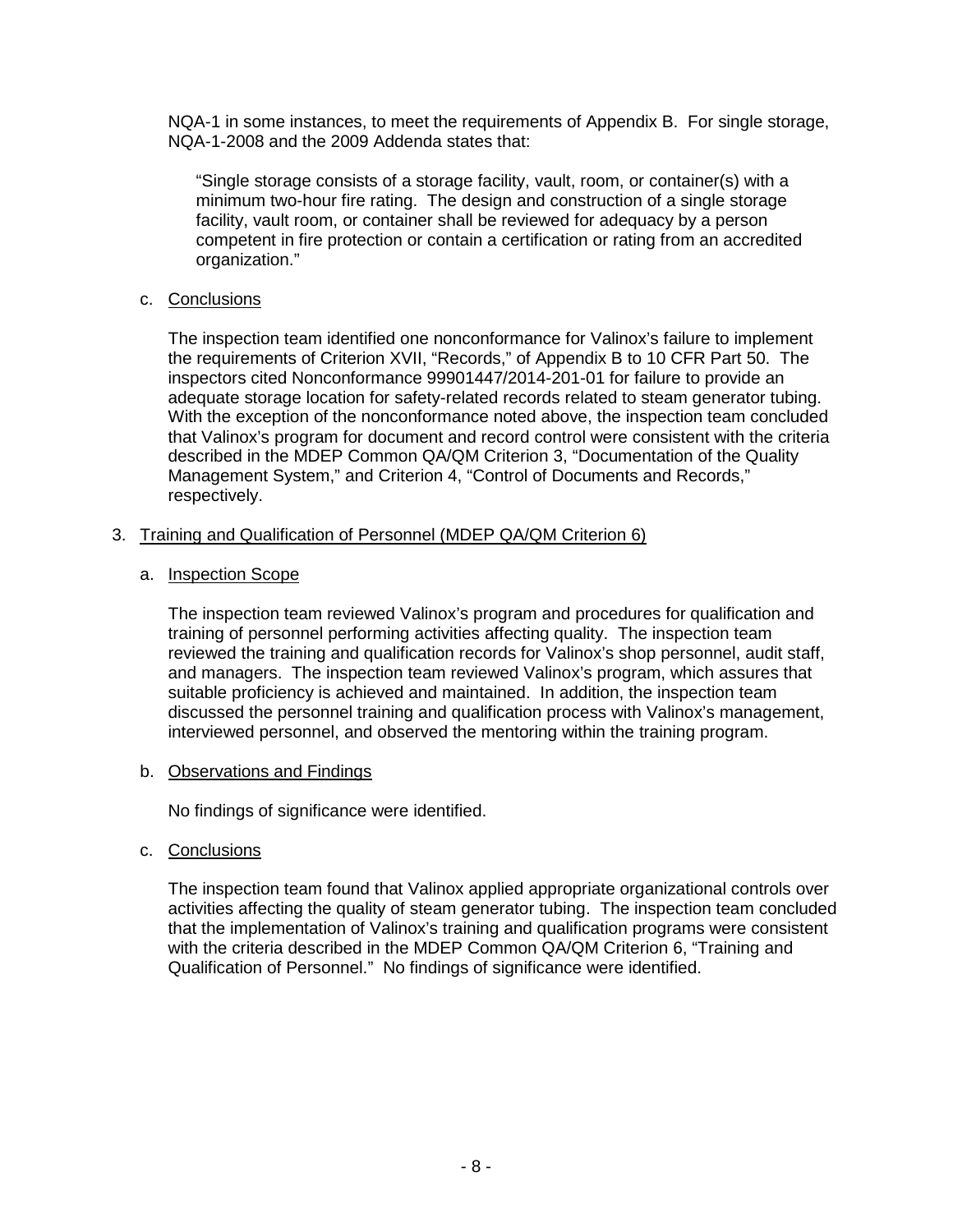#### 4. Process Implementation & Control of Planning & Implementation Changes (MDEP QA/QM Criteria 7 and 8)

## a. Inspection Scope

The inspection team reviewed Valinox's quality management system and implementing procedures, including quality policy governing the translation of technical requirements and design bases into specifications, drawings, procedures and instructions including changes thereto to verify compliance with the MDEP requirements of Criteria 7, "Process Implementation," and Criteria 8, "Control of Planning and Implementation Changes." The inspection team reviewed the contract and associated purchase specifications for fabrication of steam generator tubes for Shanghai Electric's AP1000 SANMEN Unit 3 and Korea Hydro & Nuclear Power's (KHNPs) APR 1400 SHIN KORI Units 5 & 6.

The inspection team reviewed the roles and responsibilities for delegation of authority and interviewed Valinox's Responsible Products and Contracts Manager (RPC) designated by the Responsible Products Line Manager (RLGV) for the handling of various customer contracts associated with fabrication of steam generator tubes.

The inspection team also reviewed the process for implementing contract changes initiated by Valinox clients, which are handled through RPCs. When a RPC identifies changes or recommendations to procedures or specifications in a client's contract, Valinox forwards its customers a "Request for Clarification," with details of the proposed procedure or specification changes. Once the client approves the changes with hold or witness points, Valinox incorporates those changes in the new revision of Valinox documents. The inspection team confirmed that Valinox is using the latest approved procedures, specifications, and customer supplied drawings for fabrication; that appropriate quality standards were specified and included in purchase specification documents; that there is sufficient objective evidence of coordination and communication between Valinox and its client related to fabrication of the steam generator tubes, and that changes were being effectively controlled and approved.

The inspection team reviewed specifications for Shanghai Electric's SANMEN Unit 3 and KHNP's SHIN KORI Units 5 & 6. The inspection team examined/verified activities that include:

- Pre-contract communications
- Purchase orders
- Specifications
- Contract Review (learning pre-contract)
- Quality Plans Including Material Specifications, Production Specifications
- Design variation/change
- Production Records
- **Procedures**

The attachment to this inspection report lists the documents reviewed by the inspection team.

b. Observations and Findings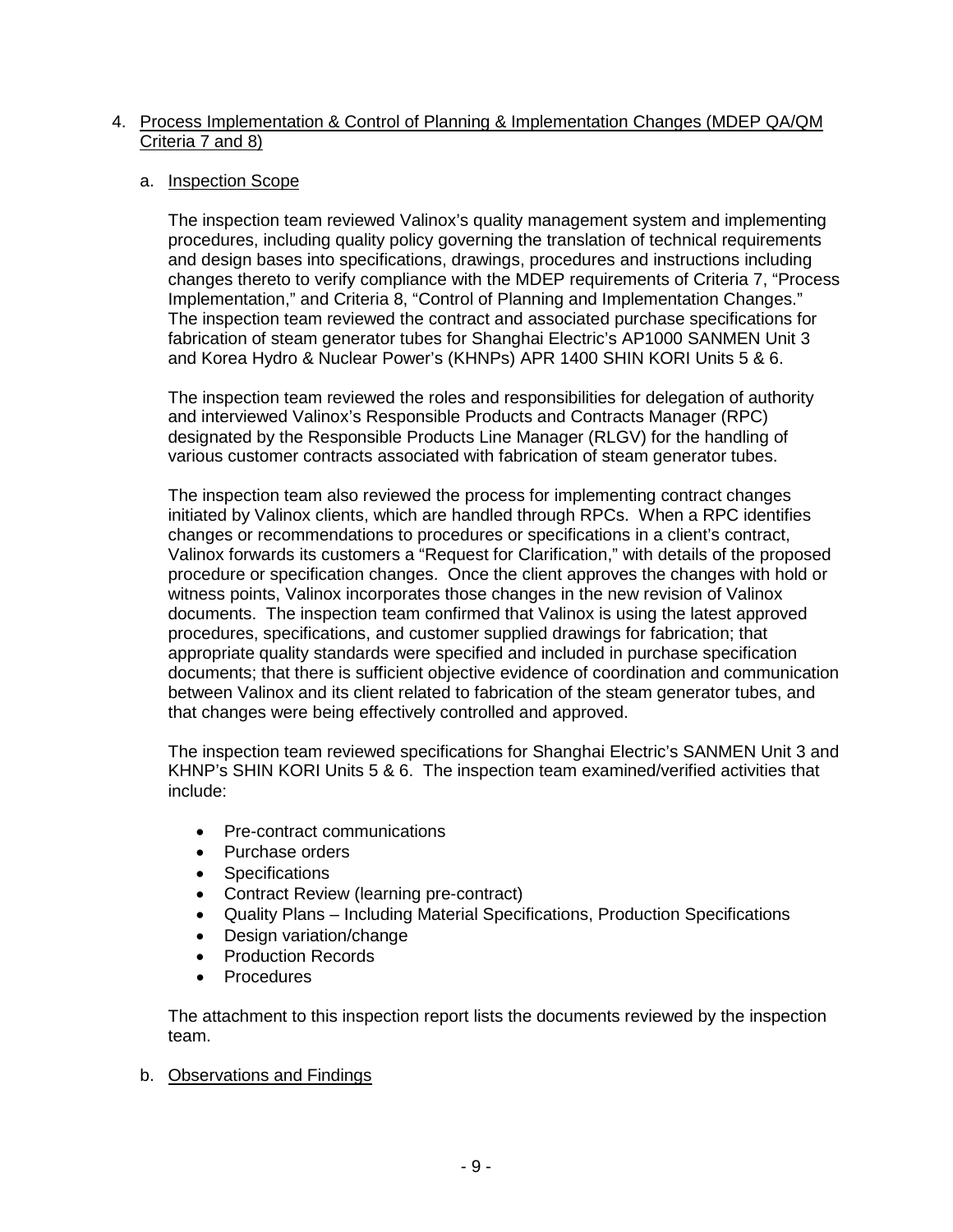No findings of significance were identified.

#### c. Conclusions

The inspection team found that Valinox applied appropriate controls over process implementation and planning and implementation changes related to the fabrication of steam generator tubing. The inspection team concluded that the implementation of Valinox's programs in these areas were consistent with the criteria described in the MDEP Common QA/QM Criterion 7, "Process Implementation," and Criterion 8, "Control of Planning and Implementation Changes," respectively. No findings of significance were identified.

#### 5. Purchasing (MDEP QA/QM Criterion 9)

#### a. Inspection Scope

The inspection team reviewed Valinox's arrangements for the purchase of products to support their manufacturing processes. The review included an assessment of Valinox's strategic suppliers, evaluation of performance and refreshment of supplier base in the context of their strategic drivers to deliver value savings while maintaining quality performance. Valinox identified that this could result in a refreshment of approximately 20% of their supply base per annum. The review also considered Valinox's arrangements to mitigate the risks of Counterfeit, Fraudulent and Suspect Items (CFSI) entering their supply chain or products.

The inspection team reviewed a sample of POs for Alloy 690 raw billets, hot extrusion tubes, and calibration services to ensure they included the regulatory requirements, design basis, and other applicable requirements in procurement documents for safetyrelated steam generator tubes for the AP1000 and APR 1400 steam generators. The inspection team examined a sample of certified material test reports for raw billets and certificates of compliance for services associated with the fabrication of steam generator tubes to ensure the raw materials and services received met Valinox PO requirements.

The inspection team reviewed Valinox's measures for supplier assurance and oversight including audits, inspection and evaluation processes and the qualification of those staff supporting the process. The inspection team reviewed a sample of external audits and Valinox's acceptance of those audits, to verify that Valinox appropriately qualified its suppliers. The inspection team reviewed the audits to verify that scheduled audits were performed using checklists that included an audit plan, audit results, documented objective evidence, and a review of audit results by responsible management, that the audits were performed at the minimum frequency as specified in the regulatory and Valinox requirements, and that follow-up action was taken where indicated.

The inspection team examined Valinox's process of receipt inspection of supplied items and services to ensure supplied items and services met the purchase and material specifications and that any discrepancies were adequately identified, recorded and dispositioned in accordance with the Valinox quality assurance program. The inspection team witnessed receipt inspection of an incoming lot of raw billets from one of Valinox's key suppliers of billets, Aubert & Duval and hot extrusion hollow tubes from the Salzgitter Mannesmann Stainless Tubes facility.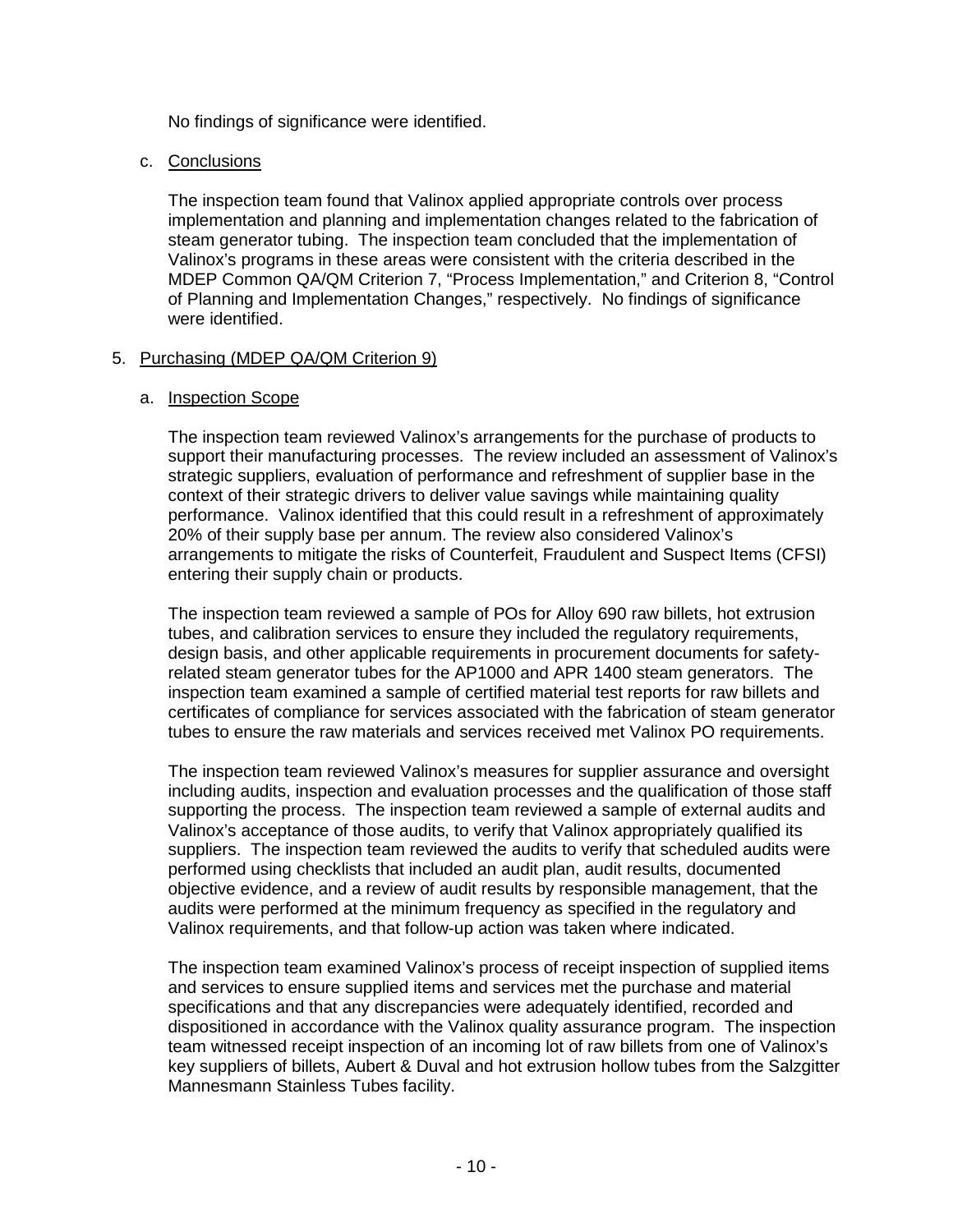## b. Observations and Findings

## b.1. Receipt Inspection

The inspection team examined management system procedures associated with product acceptance and non-conformance control. Upon examination of a supplier nonconformance associated with receipt inspection of Nickel Alloy 690 billets, it was not clear how the Valinox receipt inspection team was recording the nonconformance on "Rapport De Controle De Reception," form PAM100, Revision 04, Annex 2.

Following discussion with the Valinox receipt inspection team and management staff, the inspection team was informed that on April 30, 2014, Valinox receipt inspection team had identified a nonconformance associated with surface imperfections that were outside the specified tolerance and was being progressed as appropriate. However, upon request for documented objective evidence of this nonconformance, Valinox was unable to provide the inspection team with a Rapport De Controle De Reception form that identified and recorded the disposition of this nonconformance issue as required by the inspection process.

This issue has been identified as one example of Nonconformance 99901447/2014-201-02 for failure to identify and record the disposition of out of tolerance surface imperfections on received raw billets in accordance with Valinox quality assurance program.

## b.2. Counterfeit, Fraudulent and Suspect Items (CFSI)

The inspection team identified that while Valinox had measures in place to qualify and assess supplier performance, their knowledge of CFSI and associated mitigation measures could be improved. During an interview with Valinox's personnel regarding implementation of CFSI measures, the team observed that Valinox had experienced an example of CFSI within the fabrication activities. Valinox identified a failure of a ball bearing assembly used in a fabrication machine as being suspect. Upon investigation of the suspect ball-bearing, Valinox concluded that its material properties did not match the required specifications and that its origin could not be confirmed. Valinox could have done more to learn from this CFSI example, by taking steps that include: educating its personnel, raising awareness, strengthening its quality assurance measures, and sharing the experience within the organization, clients, supply chain, regulatory body, and wider industry as appropriate. The inspection team noted that this example did not directly impact product quality.

## c. Conclusions

The inspection team identified an example of a nonconformance for Valinox's failure to adequately implement the requirements of Criterion X, "Inspection," of Appendix B to 10 CFR Part 50. The inspectors cited one example of Nonconformance 99901447/2014-201-02, for failure to identify and record the disposition of out of tolerance surface imperfections on received raw billets on the Receiving Inspection Report. With the exception of the nonconformance noted above, the inspection team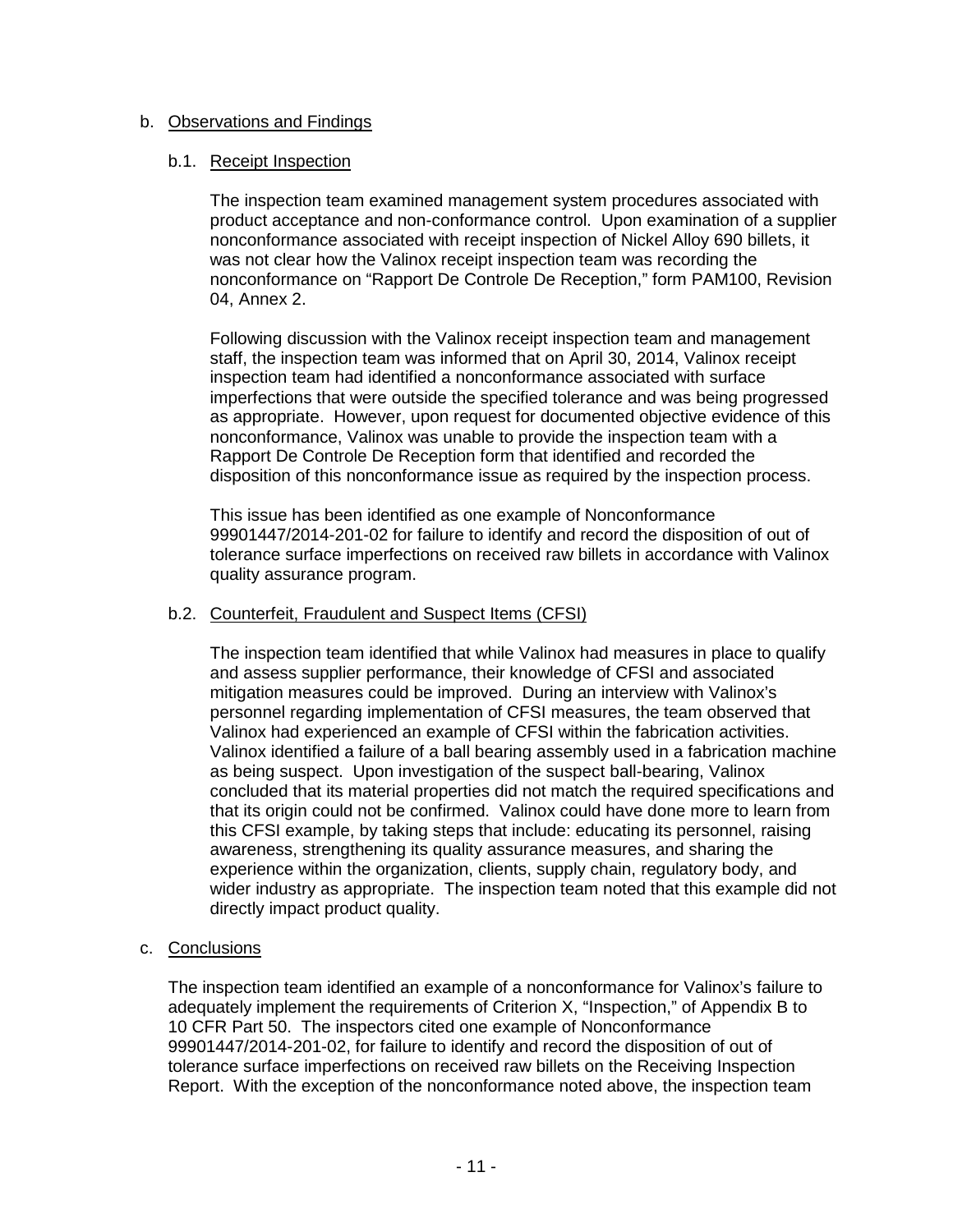concluded that the implementation of Valinox's procurement program was consistent with the criteria described in the MDEP Common QA/QM Criteria 9, "Purchasing."

#### 6. Control of Implementation Including Control of Special Processes (MDEP QA/QM Criterion 10)

## a. Inspection Scope

#### Control of Fabrication Implementation

The inspection team reviewed a sample of "Carte De Controle par Attribut," for the week of May 24, 2014, which contained a daily log of attributes for each activity within the fabrication cycle which are documented by the operators and QC inspectors based on a set of surveillance procedures for those operations. For each attribute, the operators mark the status as either meeting or not meeting requirements for the particular process. The inspection team reviewed three cases of anomalies identified in the log related to the cold pilguring process, mill annealing, and hydraulic pressure test equipment and traced the disposition of each issue. In each case the vendor was actively pursuing corrective actions or had completed actions to assure conformance to the requirements.

The inspection team reviewed the project data report associated with SG Tubing for Shin Kori 5A – Unit 5, including "Declaration De Confomite" (NF EN 45014) which described the certification of various process activities including material verification, dimensional inspection, and results of ultrasonic (UT) and eddy-current (ECT) inspection activities. The team reviewed the UT and ECT Certification and confirmed that the test bench setup and examination requirements, including calibration standard requirements, were consistent with the required technical specification.

No issues of significance were identified

#### Handling, Storage, and Shipping

The inspection team reviewed Valinox's policies and implementing procedures that govern the handling, storage, and shipping program to verify compliance with the requirements of MDEP common international Chapter 10, "Control of Implementation." The inspection team reviewed the onsite storage and handling of materials which included the control and segregation of Nickel Alloys from carbon steel racks, and the support and protection for steam generator tubes currently in fabrication. The inspection team also reviewed the classification and use for the handling, storage, shipping, cleaning and preservation of steam generator tubes.

The inspection team observed packaging of Steam Generator Tube Set 5B in Box No. 22 of 32 for SHIN KORI Unit 5B, Doosan Heavy Industries PO No. 200903352 to ensure tubes were packed and laid out as specified in accordance with Valinox Procedure EMB-223, "Doosan APR1400 Steam Generator Tubing Bends Packaging Box Handling & Storage." The inspection team walked around the box and examined the labeling and handling symbols and confirmed the box was marked with handling symbols in accordance with Appendix 5 of EMB-223 requirements. The inspection team noted that the configuration of the box, use of plastic sheets, steam generator tube layout and support and protection with guide plugs were in accordance with EMB 223 requirements. In addition, the inspection team witnessed the final shipping and handling of Box No. 4 of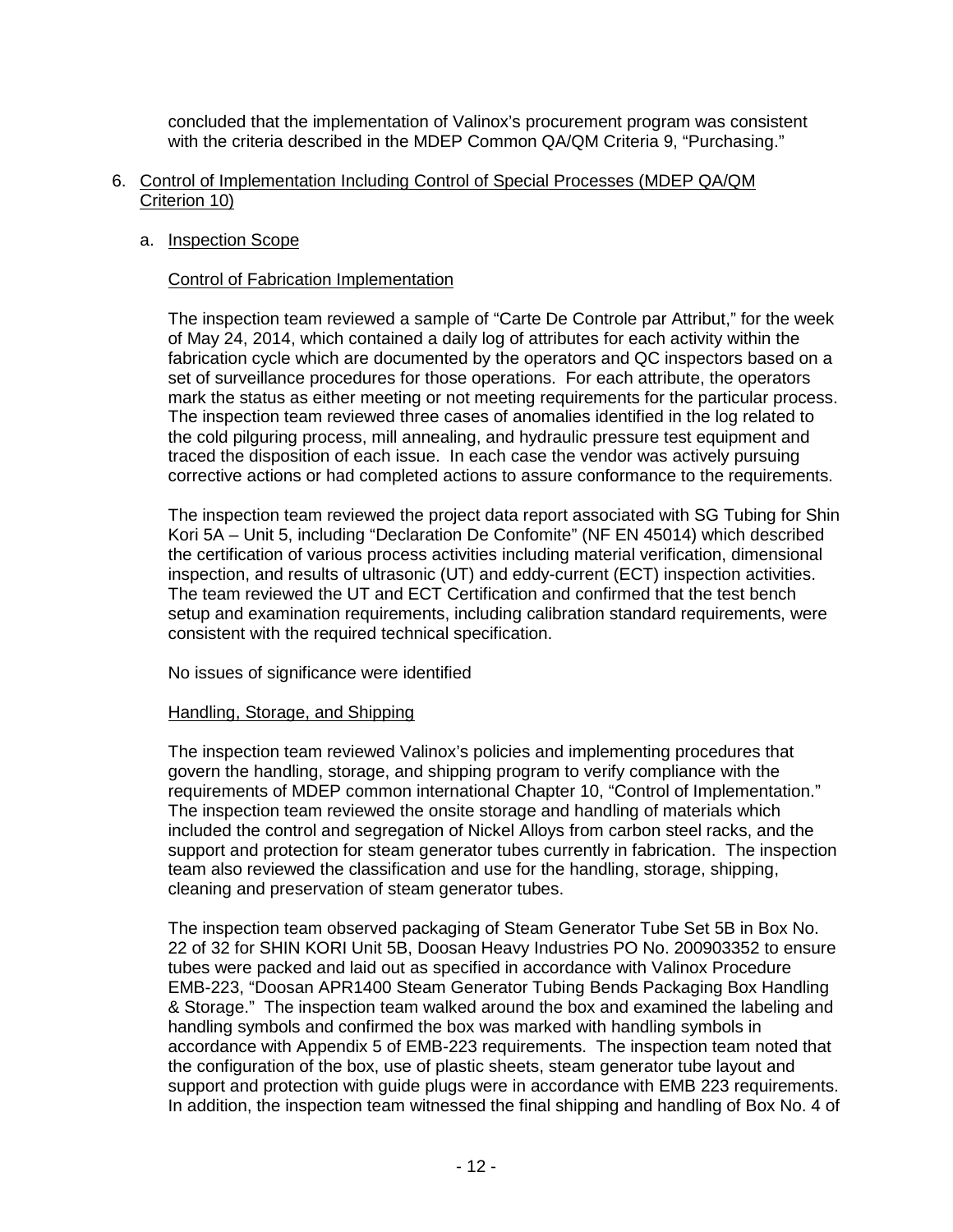32 with Steam Generator Tube Set 5B for Doosan Heavy Industries PO No. 200933852, Valinox Order No. VN11016 loaded for shipment to offsite storage location.

The inspection team discussed the handling, storage, and shipping program with Valinox's management and technical staff. The attachment to this inspection report lists the documents reviewed by the inspection team.

No issues of significance were identified.

#### Heat Treatment

The inspection team reviewed procedures for final mill annealing and thermal treatment for the Alloy 690 tubes for the work in progress during the inspection period. For each heat treatment process, the procedures identified the temperature and duration requirements including heatup and cooldown rates, tube configuration and loading, furnace calibration settings, traceability requirements, visual and (micrographic inspection) and report requirements.

The inspection team verified that these heat treatment procedures incorporated the requirements from the procurement specifications associated with the on-going fabrication activities. The inspectors also verified that the procedures were also consistent with industry guidance incorporated by reference such as the Electric Power Research Institute (EPRI) guidance, "Guidelines of PWR Steam Generator Tubing Specifications and Repair," Volume 2, Revision 1, dated April 1999.

The inspection team also observed final mill annealing and thermal treatment of straight tubes and discussed implementation of the associated procedures with Valinox personnel. During these observations in the production area, the NRC inspection team confirmed that the heat treatment practices conformed to the procedures, and that selected parameters (e.g., temperature, pressure) were consistent with the procedures and were being continuously recorded where required. Calibration stickers or tags were examined on chart recorders, gages and thermocouples, and the inspection team verified calibration for a group of thermocouples used for these heat treatment processes.

## Non-Destructive Examination (NDE)

The inspectors witnessed eddy current and ultrasonic testing of tubes on bench BCN-C9-162 and observed testing and evaluation of production tubes in accordance with the Valinox procedures for both eddy current and ultrasonic evaluations. The team observed the Valinox NDE personnel using the reference specimen with known defects to verify the evaluation system response associated with sampling of the specimen, and reviewed the fabrication report for the reference specimen.

The team reviewed the Dongfang Technical specification NPS-XDP-SG001, Section 6.6, "UT and ECT Examination for Defects in straight length tubes," to confirm technical requirements were being adequately translated into testing plans. The team confirmed that all required defects including, circumferential notches, flat bottom holes, and through wall holes of varying diameters were accounted for in the test plans.

#### Development and qualification of NDE calibration procedure UT/ECT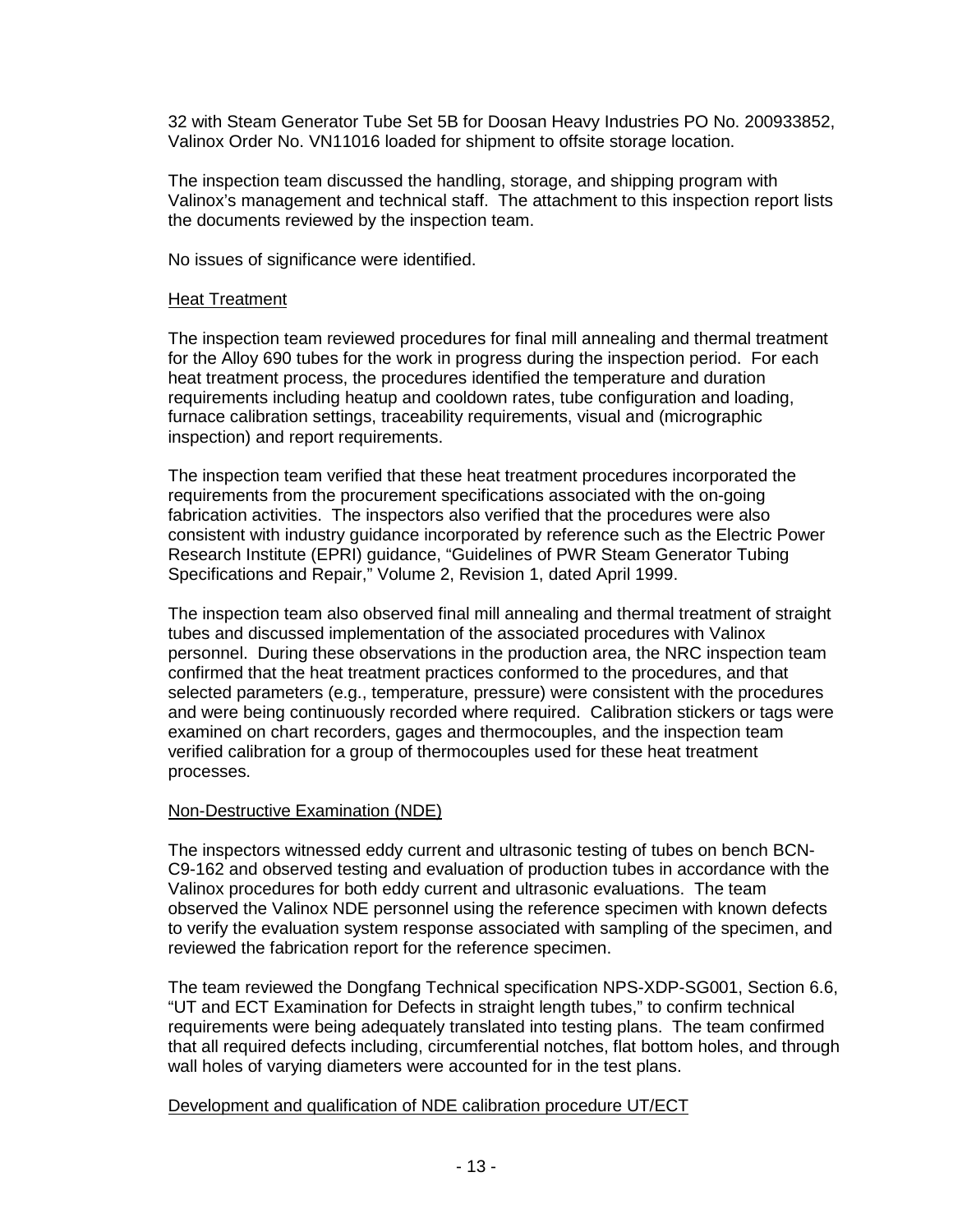The inspection team verified that the working level procedures for NDE contained requirements for personnel qualifications, equipment qualification and calibration, conditions necessary for completing the process, and acceptance criteria. The inspection team noted that ECT, UT, and dimensional measurement procedures included reference to the test equipment and reference standards (i.e., construction and types of defects), examination bench set-up, calibration check frequency, data recording, methods for marking and sorting of samples, and acceptance criteria for the various examination techniques.

## Qualification of NDE Test Personnel

The inspection team reviewed Valinox's documented practices associated with NDE personnel qualification and verified that it contained education, training and qualification requirements for NDE level I, II, and III personnel in accordance with the American Society of Nondestructive Testing (ASNT) SNT-TC-1A-2006, "Recommended Practice No.SNT-TC-1A, "Nondestructive Testing." The inspection team also verified training, experience, and qualification records of five NDE personnel certified as UT levels l, II, and III, and ET levels I, II, and III.

b. Observations and Findings

During the review of SG tube thermal heat treatment process, the inspection team identified an issue related to the use of thermocouples for measurement of the oven and tube temperatures. The team initially verified that the technical requirements and Valinox fabrication instructions for two orders (Doosan Heavy Industries and Dongfang Heavy Machinery) adequately and consistently documented the thermal temperature requirements as follows:

- Doosan Heavy Industries Purchase Order No. 2009033852 Revision 0, dated July 24, 2013, for SHIN KORI Units 5 & 6 invokes Doosan specification Number N11101F, Revision 2 with Purchase Specification Number N11008-160PS-1006, Revision 0.
- Valinox Procedure TTH-973, "Thermal Treatment," Revision 01, dated May 22, 2013 translated technical requirements from Section 4.4.2, "Thermal Treatment," of Doosan Specification NPS-11008-160PS-1006.. Section 4.4.2, "Thermal Treatment," specifies that the steam generator tubes shall be thermally treated at  $716\,^{\circ}$ C -  $738\,^{\circ}$ C.
- Product Technical Specification from Dongfang Heavy Machinery Product Specification NPS-XDP-SG001, "Procurement Specification of Thermally Treated Alloy SB-163 UNS N06690 Tubing" for XUDAPU Steam Generator, Section 5, "Manufacturing Requirements," states, in part, that thermal treatment cycle shall consist of heating of the tubes in a vacuum to 716°C – 738°C.
- Valinox Procedure, TTH 1010, "AP1000 SG Tubing Thermal Treatment," Section 3, "Thermal Treatment Time/ Temperature Conditions," item (b) requires a product holding temperature of 716°C – 738°C.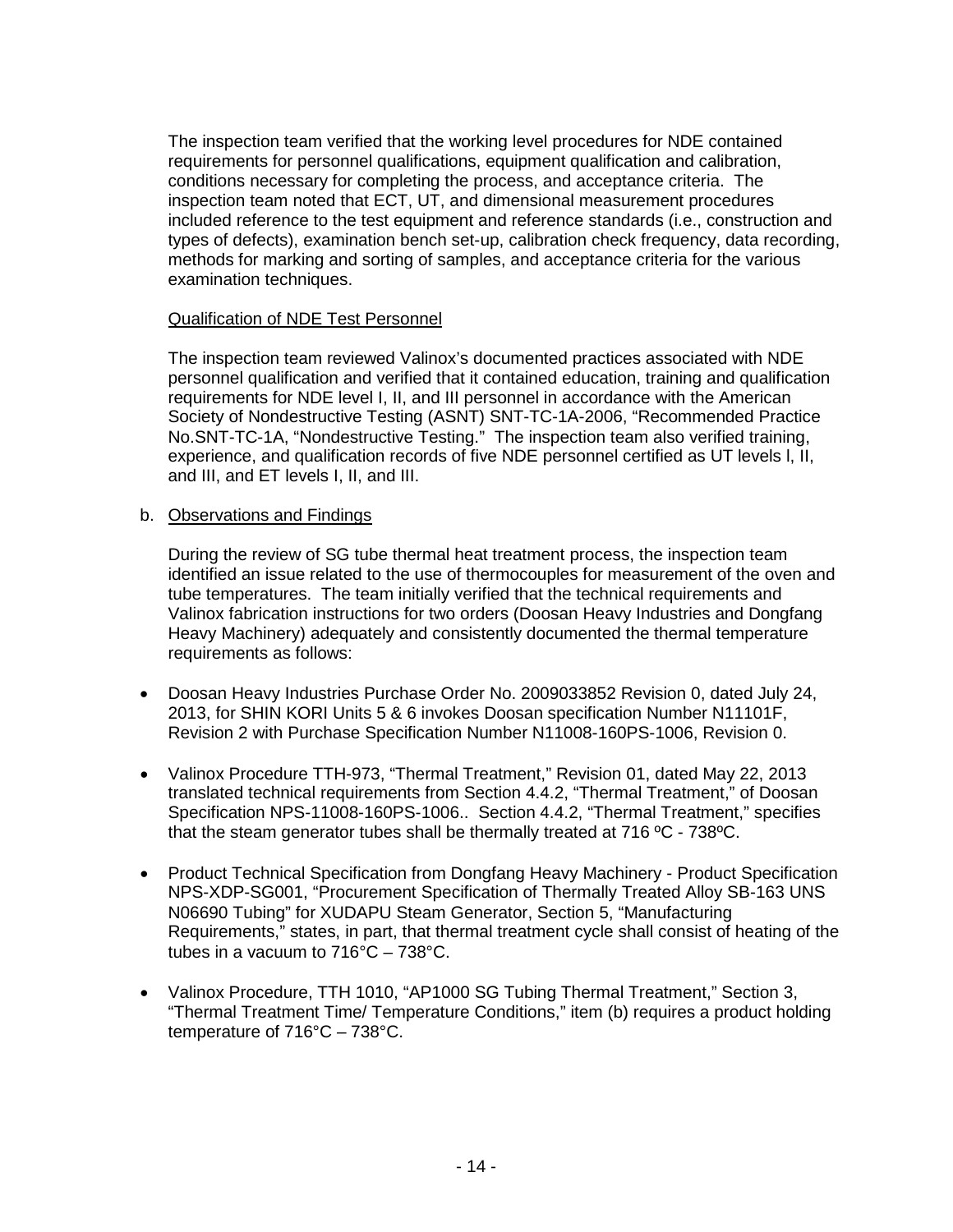- Valinox Instruction, TTH 973, "Thermal Treatment Instruction Sheet," Revision 01, used to record tube bundle temperatures during fabrication activities specifies holding the temperature at 716°C - 738°C inclusively.
- EPRI TR-016743-V2R1, "Guidelines for PWR Steam Generator Tubing Specifications and Repair," Section 3.6.2, "Thermal Treatment," states in part that the tubing shall be heat treated at a temperature of (716°C +22°C, -0°C) for a 10 hour minimum.

The team confirmed that the various specifications, procedures, and instructions related to thermal heat treatment were consistent in specifying the temperature range requirements for performance of the thermal treatment as (716°C +22°C, -0°C), however, the recorded data for those treatments were not specifically adjusted to account for the uncertainly values associated with the thermocouples used for those temperature measurements. As a result, the actual temperatures may have varied by as much as +/-5°C (the allowable thermocouple uncertainty) from the recorded values. When questioned by the inspection team, the Valinox staff confirmed that the uncertainly values had not been considered in the recorded temperature measurements and therefore this could have potentially led to performing heat treatment on specific batches of tube bundles outside of the documented specified technical requirements of 716°C +22 $\degree$ C, -0 $\degree$ C) by as much as 5 $\degree$ C without identification. At the time of the inspection, the actual temperature values could not be definitively confirmed.

Although the vendor does have provisions in their non-conformance process to identify and resolve conditions where thermal treatment exceeds the minimum and maximum values required per the tube specification and order requirements, they had not previously self-identified this issue. Furthermore, the significance of this temperature departure on the material and chemical properties of the SG tubes, had not been formally evaluated by the vendor as part of initial qualification of the production runs.

This issue was also noted as being consistent with the European Pressure Equipment Directive (EPED) 97/23/CE and the French Order of 12 December 2005, which makes applicable, notably, all essential safety requirements of the EPED Annex 1. Part 2 in Annex 1 of the EPED is dedicated to design. It includes paragraph 2.2.3 (a) relating to Design for adequate strength / Calculation method / Pressure Containment and other loading aspects and states, in part, that:

"The allowable stresses for pressure equipment must be limited having regard to reasonably foreseeable failure modes under operating conditions. To this end, safety factors must be applied to eliminate fully any uncertainty arising out of manufacture, actual operational conditions, stresses, calculation models and the properties and behavior of the material."

As a result, any manufacturer shall eliminate fully any uncertainty arising out of manufacture, actual operational conditions, stresses, calculation models and the behavior of the material. It is applicable to the sample of tolerances of thermocouples and minimum/maximum temperatures to be maintained during any heat treatment which could impact the properties of the material.

This issue is identified as Nonconformance 99901447/2014-201-03.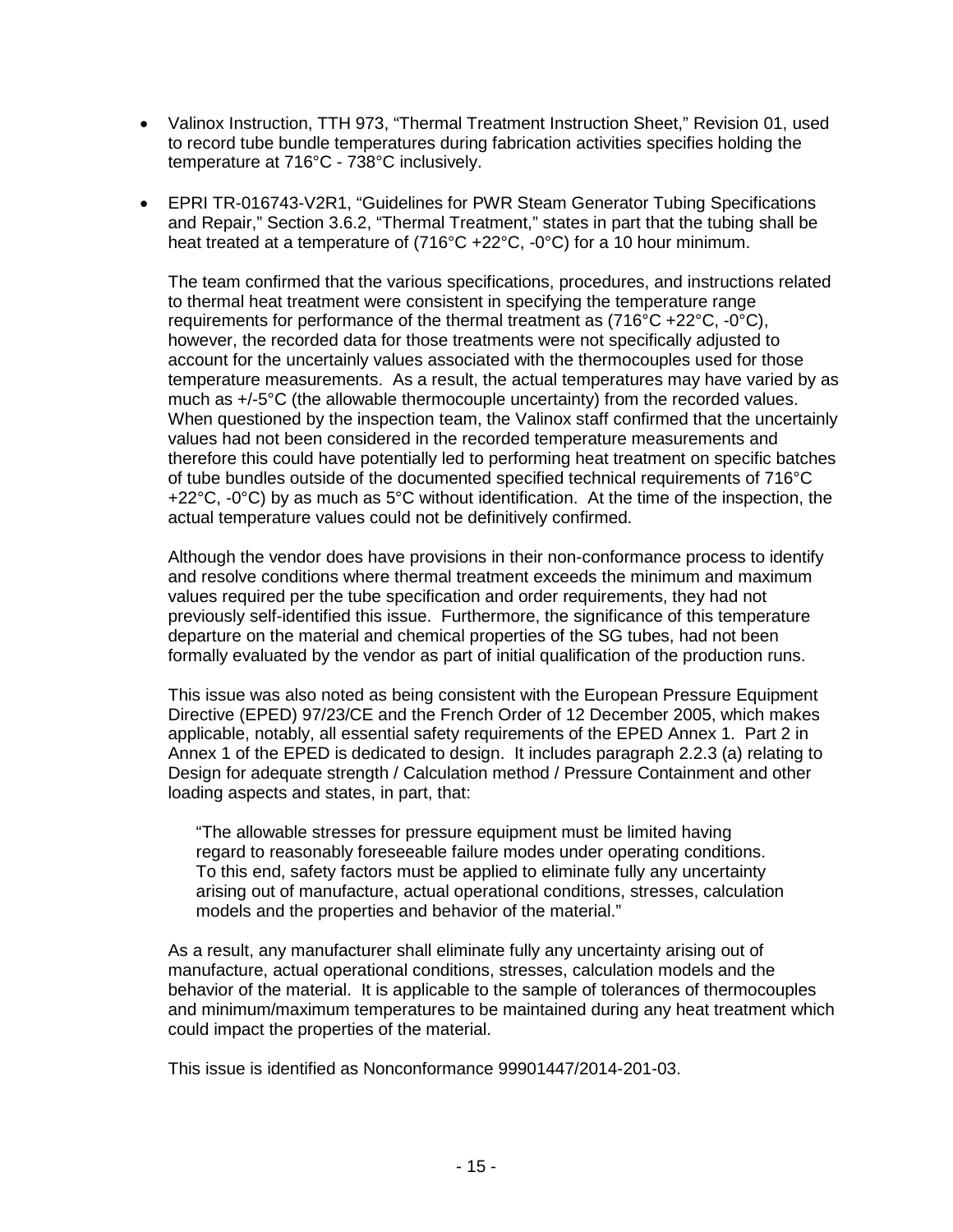## c. Conclusions

The inspection team identified one nonconformance for Valinox's failure to implement the requirements of Criterion IX, "Control of Special Processes," of Appendix B to 10 CFR Part 50. The inspectors cited Nonconformance 99901447/2014-201-03 for failure to ensure thermal heat treatment temperature parameters accounted for measurement device uncertainties and remained within the specified technical and order requirements. With the exception of the nonconformance noted above, the inspection team concluded that the implementation of the Valinox's programs for the control of fabrication and special processes was consistent with the criteria described in the MDEP Common QA/QM Criterion 10, "Control of Implementation Including Control of Special Processes."

## 7. Monitoring and Measurement of Product and Service (MDEP QA/QM Criterion 11)

## a. Inspection Scope

The inspection team reviewed the implementation of Valinox's process for control of measuring and test equipment (M&TE). Specifically, the inspection team reviewed the policies and procedures governing the implementation of Valinox's process to verify compliance with Criterion XII, "Control of Measuring and Test Equipment," of Appendix B to 10 CFR Part 50 and the MDEP Common QA/QM Criterion 11. The inspection team walked down the portions of the fabrication shop floors in UAP 1, 2, and 3 buildings to verify that measuring and testing equipment contained adequate labelling or other identification markings that identified the calibration status of the equipment.

The inspection team interviewed personnel responsible for the control and calibration of M&TE, reviewed the calibration history for a sample of M&TE, and reviewed the qualifications of calibration personnel.

The inspection team observed activities in the calibration laboratory, selected a representative sample of M&TE identified on test records, travelers, and instrument equipment lists for in-process job orders, and reviewed their calibration records for consistency and compliance to established procedures. The inspection team verified that the laboratory M&TE were calibrated using procedures traceable to known industry standards and traceable to certified equipment that has known valid relationships to nationally recognized standards. The inspection team also verified that the M&TE selected as a sample had appropriate calibration labelling, and that the records were available for review. Calibration records indicated that calibration procedures were followed; these records included information on, the accuracy required, the date of calibration, the tolerance values, and the due date for recalibration. The inspection team also reviewed the process for identifying and segregating equipment that is out of calibration or beyond repair. The inspection team verified that Valinox maintained adequate identification and segregation of out-of- tolerance equipment, and verified, through observation of ongoing calibration activities, that M&TE personnel who performed equipment calibration activities properly documented results and adequately labeled, handled, and stored calibration equipment.

## b. Observations and Findings

No findings of significance were identified.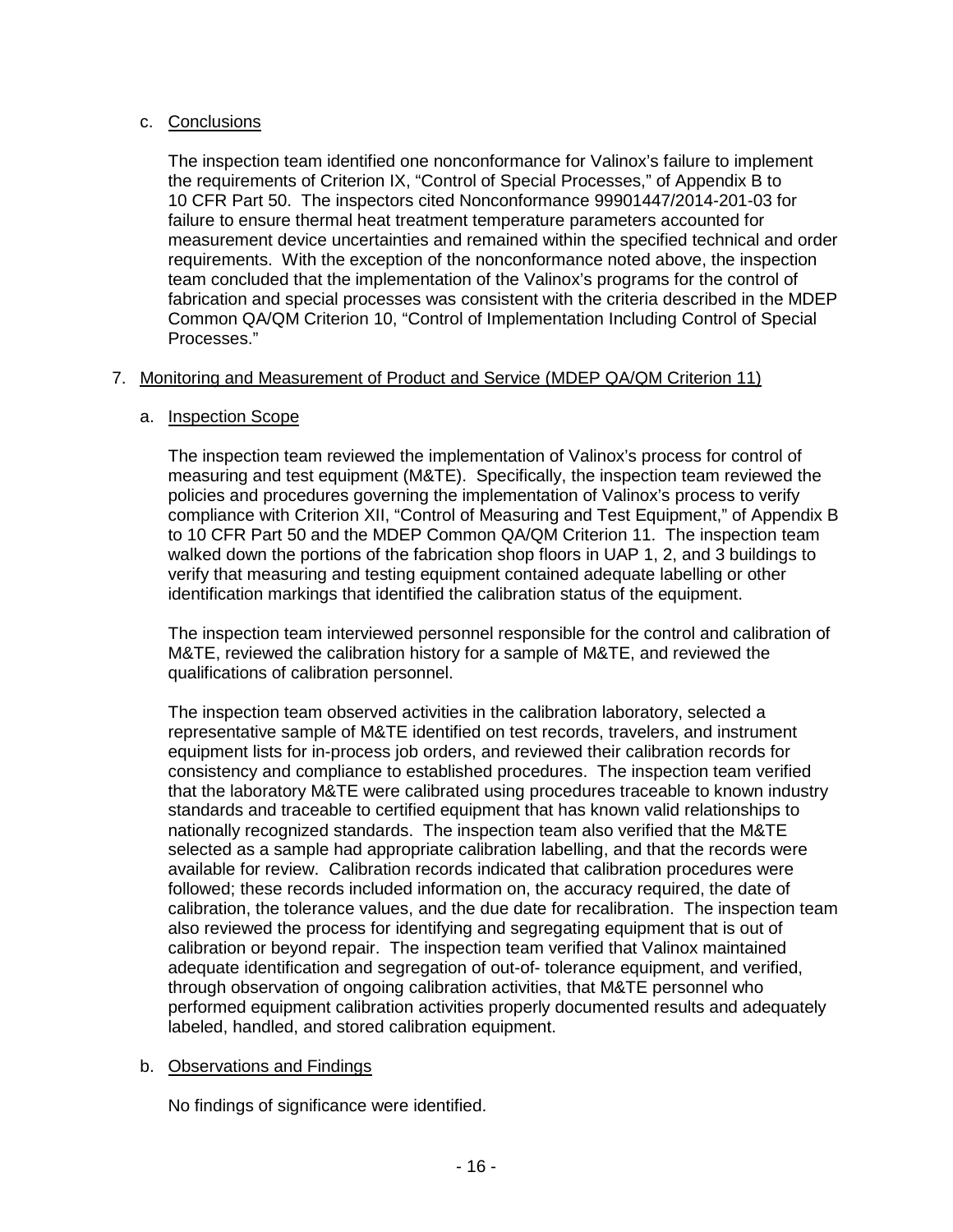## c. Conclusions

The inspection team found that Valinox applied appropriate controls over M&TE use for calibration and testing. The inspection team concluded that the implementation of Valinox's M&TE program was consistent with the criteria described in the MDEP Common QA/QM Criterion 11, "Monitoring and Measurement of Product and Service."

No findings of significance were identified.

## 8. Assessment (MDEP QA/QM Criterion 12)

## a. Inspection Scope

The team reviewed the implementation of the internal audit process. The team reviewed sample reports of internal audits conducted in 2012, 2013 and 2014 by Valinox. This review included planning, scheduling, implementation and follow-up. The team reviewed schedule adherence and the methods used to ensure audits are completed within the prescribed annual basis. The team also reviewed the process for documenting and tracking corrective actions. The list of documents reviewed is attached.

#### b. Observations and Findings

During the review of internal audits the team identified two issues related to Audit Report number 6 on process number 106, "Purchase and External Inspection." These two issues resulted in the audit of Purchase and External Inspection not being effectively completed over a two year period when an annual inspection is required.

Specifically, the team identified that Internal Audit Report number 6 on process number 106 "Purchase and External Inspection" Revision 00, conducted on 06 December 2013, was not conducted in accordance with the audit procedure checklist. The inspectors observed that half of the items listed in the report checklist were annotated as "not audited". This included items such as "assessing if second tier sub-contractors are being provided with all the QA and technical requirements by Valinox purchase department" and "assessing if Valinox personnel are qualified and available for adequate follow-up of the process." The team determined that these items were significant to the audit because of their potentially impact on the product quality.

The team also noted that this audit, although conducted in December 2013, was not reviewed and approved until 3 July of 2014. The team also noted that a second fully completed audit of this process was conducted and approved on 27 July 2014. Because the 2013 audit did not assess the full audit scope and because the audit was not reviewed by management and issued in 2013, the team concluded that this area was not effectively audited for a period of two years.

Following the identification of this finding, the team noted that Valinox issued Corrective Action Request-n°14/034, dated 10 July 2014, requesting that auditors must issue their audit report no later than 15 days following the audit.

The team also observed that Valinox had postponed the number 106 audit several times during 2013. Through discussions the inspectors learned that the audit was postponed because of available resources. The inspectors reviewed the 2012, 2013, and 2014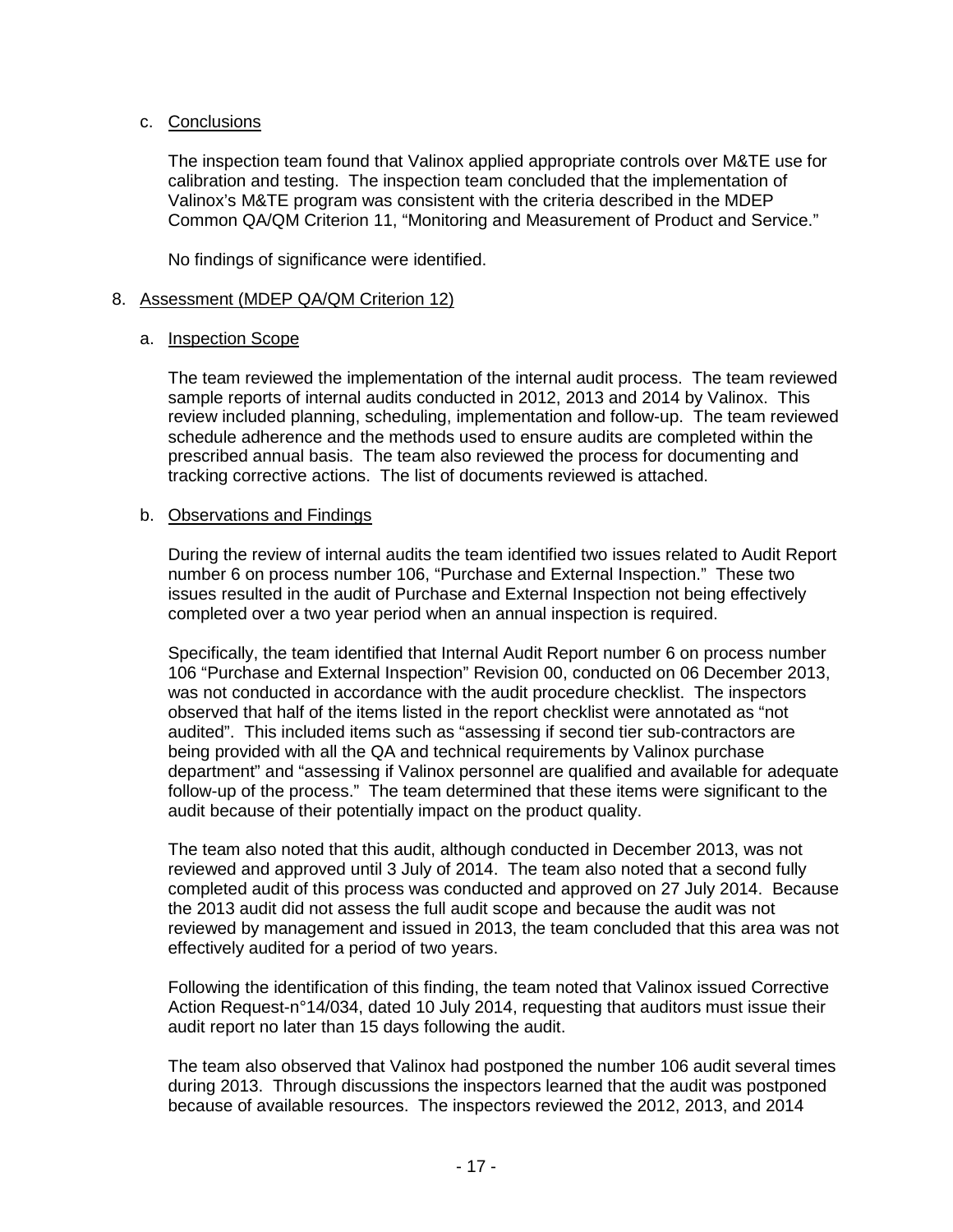audit plans and observed that many audits were significantly postponed compared to their initial annual program plan. However, the team noted that Valinox addressed this issue in its internal 2014 Progress Plan with the objective of identifying the preventive actions to be implemented during the upcoming 2015 internal audit program.

The team considers that the delay of signing and issuing the audit report is significant and does not comply with early detection required by IAEA Safety Guide GS-G-3.1 §6.2. Additionally, the failure to complete this audit section annually as required by the Quality manual does not comply with the MDEP Common Criteria 12.1, Assessment, and has been identified as Nonconformance 99901447/2014-201-04.

#### c. Conclusions

The inspection team identified one nonconformance for Valinox's failure to implement the requirements of Criterion XVIII, "Audits," of Appendix B to 10 CFR Part 50. The inspectors cited Nonconformance 99901447/2014-201-04 for failure to perform an internal audit in a timely manner and failure to adequately complete all audit activities. With the exception of the nonconformance noted above, the inspection team concluded that the implementation of the Valinox's programs associated with internal audits was consistent with the criteria described in the MDEP Common QA/QM Criterion 12, "Assessment."

## 9. Non-conformances (MDEP QA/QM Criterion 13)

#### a. Inspection Scope

The team reviewed the implementation of the Valinox non-conformance process. This included the process for identifying, documenting, dispositioning and tracking non-conformances. The team sampled a selection of non-conformance reports to assess the technical adequacy of the resolution and to assess corrective actions. The team visited various production stations in the factory to assess the implementation of the non-conformance process and to observe how non-conforming tubes were identified and controlled. The list of documents reviewed is attached.

#### b. Observations and Findings

One issue inspected in detail was a group of non-conformance reports related to automatic shutdowns of a furnace used to heat treat the tubes after formation. The inspectors reviewed the actions taken by Valinox to segregate, document, re-heat treat and evaluate any tubes that are in the oven at the time of a shutdown. The inspectors considered the process adequate.

Another issue inspected in detail was an issue involving errors detected in reading eddy current test data. A new contractor providing this service identified errors during a review of the data. The inspectors reviewed the evaluation of errors, the extent of condition review, and corrective actions. The inspectors considered the actions adequate.

The inspectors reviewed one non-conformance related to an error in placing thermocouples in tubing bundles in preparation for vacuum heat treating. In this case the inspectors reviewed the technical evaluation for the tube bundle involved as well as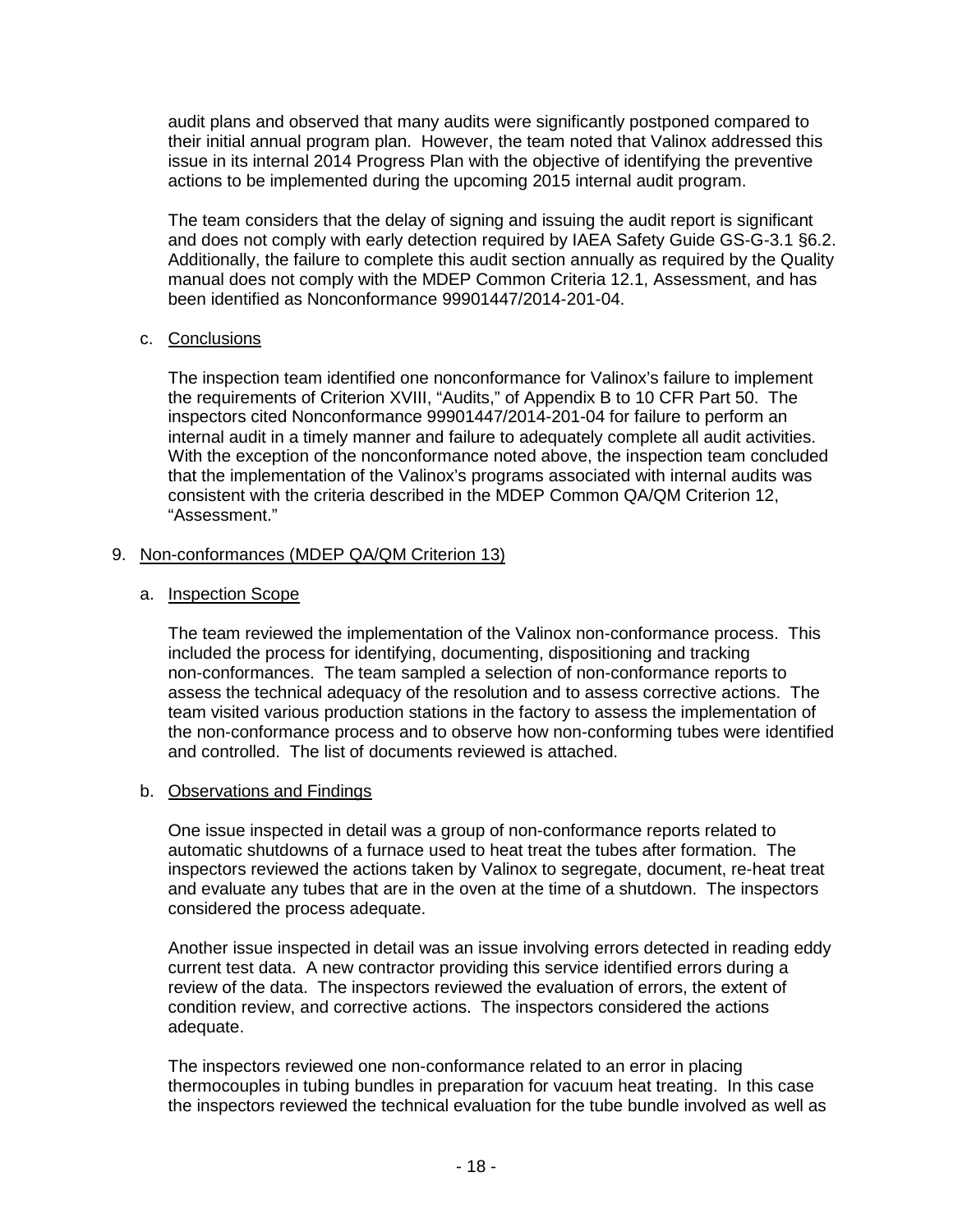the corrective actions to prevent recurrence. The inspectors considered the resolution of the technical issue adequate but identified inadequate corrective actions to prevent recurrence. The assessment of the corrective actions is provided in Section 10 below.

#### c. Conclusions

The inspection team concluded that the implementation of Valinox's program for the control of non-conformances was consistent with the criteria described in the MDEP Common QA/QM Criterion 13, "Non-Conformances."

No findings of significance were identified.

#### 10. Corrective and Preventive Actions (MDEP QA/QM Criterion 14)

#### a. Inspection Scope

The team reviewed the implementation of the Valinox corrective action process. This included the process for identifying, documenting, dispositioning and tracking corrective actions. The team sampled a selection of corrective action reports to assess the technical adequacy of the resolution and to assess corrective actions. The list of documents reviewed is attached.

#### b. Observations and Findings

Valinox procedure TTH 973 controls the thermal treatment of tubing using vacuum heat treating. This procedure is project specific and provides the requirements for implementing the vacuum heat treating for a specific project. Procedure GTTV 10 provides requirements for operating the vacuum heat treatment oven and is used in concert with the project specific procedures. Procedure GTTV 10 requires Quality Assurance to verify the information recorded on the data sheet for each batch of tubes treated in the oven. This information includes the identification of the tubes, the configuration of the bundles within the oven, the thermocouple serial numbers and calibration, the thermocouple position and the connection of the thermocouples to the correct channels of the recorder.

The misplacement of the thermocouples was identified by Valinox in RNC 14/011. As a result of this RNC Valinox identified the lack of an independent verification as a cause of the error. An independent verification was not performed as required by the procedure because a quality control (QC) technician was not available at the time. As a corrective action Valinox implemented a requirement to have two qualified operators verify the critical information if QC is not available. However, the inspectors reviewed a sample of records and determined this corrective action was not being consistently implemented. On multiple occasions a single operator signed for the configuration and neither QC nor a second operator provided the required second check. TTH 973, Data sheet 14088 is one example of a data sheet that did not receive QC or a second operators review.

During discussions with Valinox the inspectors were told that QC personnel were not available on weekends and that a second qualified operator was also not always available on weekends. The inspectors also observed that the corrective action requiring the second qualified operator to verify the configuration was not imposed by a procedure change.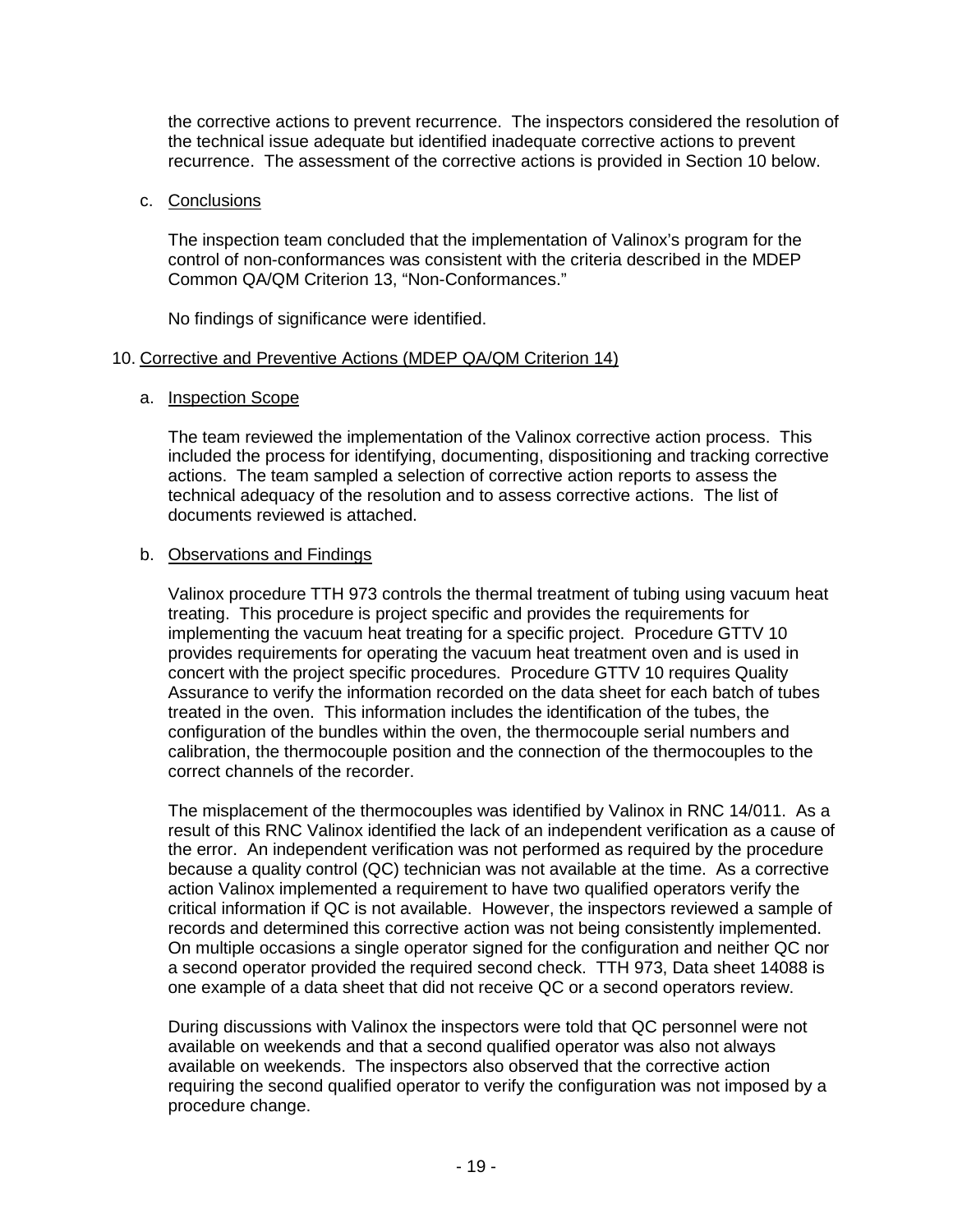Based on the ineffective corrective actions Valinox had still not restored compliance with their Quality Requirements. The failure to perform required independent verifications is contrary to the MDEP Common Criteria 7.1, "Process Implementation." Additionally, the failure to take effective corrective actions is contrary to MDEP Common Criteria 14.1, "Corrective and Preventative Actions." The failure to restore compliance with requirements to perform independent verifications is identified as an example of Nonconformance 99901447/2014-201-02.

#### c. Conclusions

The inspection team identified an example of a nonconformance for Valinox's failure to adequately implement the requirements of Criterion X, "Inspection," of Appendix B to 10 CFR Part 50, that resulted from inadequate implementation of a previously identified inspection-related issue documented in the Valinox Corrective Action program. The inspectors cited Nonconformance 99901447/2014-201-02 for failure to adequately implement corrective actions associated with independently verifying critical heat treatment parameters during inspection activities. With the exception of the nonconformance noted above, the inspection team concluded that the implementation of the Valinox's programs associated with corrective actions was consistent with the criteria described in the MDEP Common QA/QM Criterion 14, "Corrective and Preventive Actions."

## 11. Safety Culture (MDEP QA/QM Criterion 15)

The inspection team generally observed a positive safety culture at Valinox. The inspectors attended various internal Valinox meetings, and noted Valinox staff's openness to raising and addressing issues related to safety and quality. The staff attended a bi-weekly management review meeting, which reviews product quality, production, and safety at the Valinox facility. The inspectors noted that Valinox management made provisions to support individuals and teams in carrying out their tasks safely and successfully, taking into account the interactions between individuals, technology and organizations. The inspectors noted that Valinox was responsive to issues, such as the cleanup of water that had entered the production facility.

Additionally the inspection team reviewed Valinox's output from the Management Review process that included a risk management process that clearly identified consideration of nuclear safety and product quality in its assessment and mitigation.

## 12. Entrance and Exit Meetings

On July 7, 2014, the inspectors presented the inspection scope during an entrance meeting with Mr. Jackie Couderc, Valinox Plant Manager, and other Valinox personnel. On July 11, 2014, the inspectors presented the inspection results during an exit meeting with Mr. Jackie Couderc, Valinox Plant Manager, and other Valinox personnel.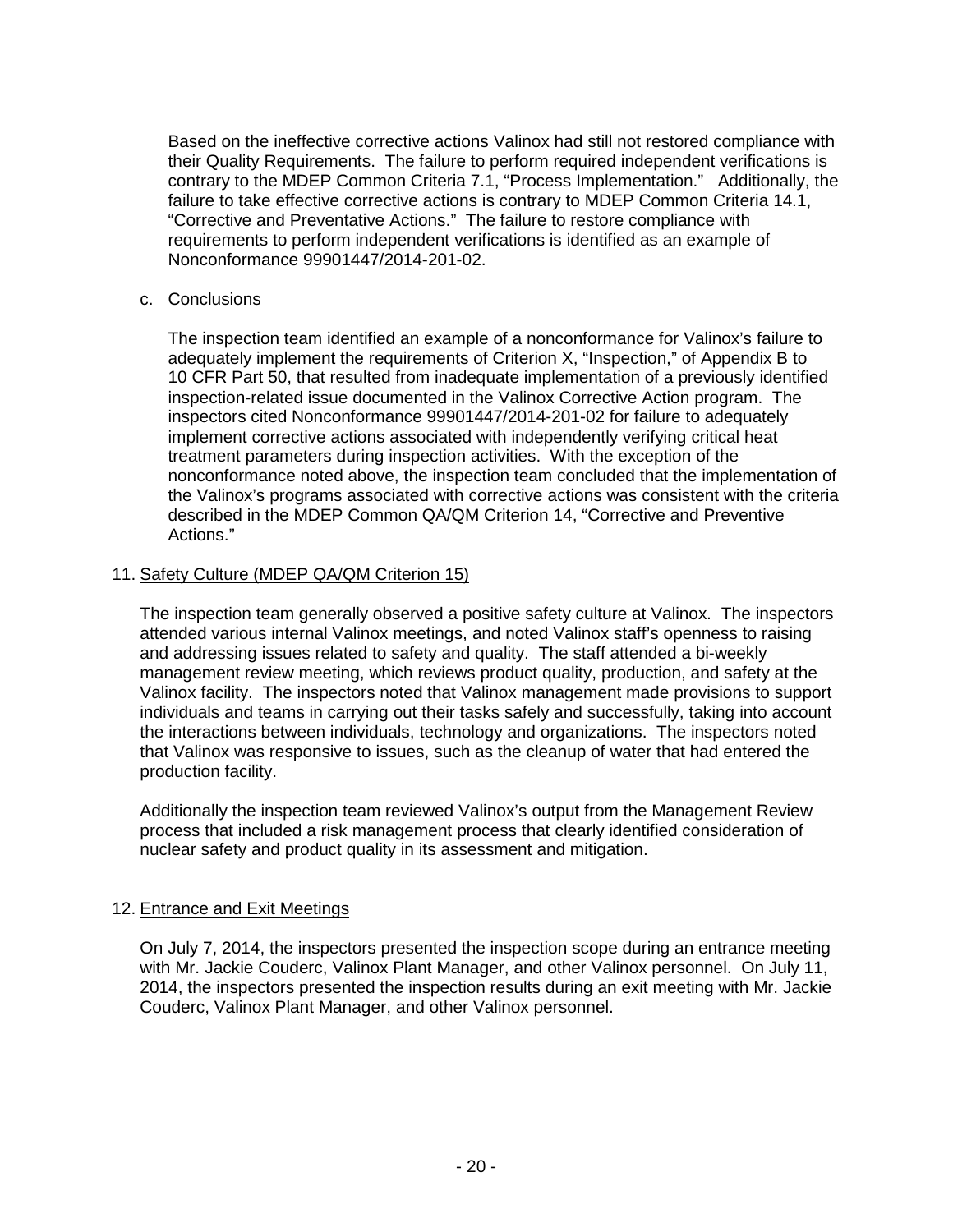# **ATTACHMENT**

# 1. PERSONS CONTACTED AND NRC STAFF INVOLVED:

| <b>Name</b>                 | <b>Title</b>                                             | <b>Affiliation</b> | <b>Entrance</b> | <b>Exit</b> | <b>Interviewed</b> |
|-----------------------------|----------------------------------------------------------|--------------------|-----------------|-------------|--------------------|
| <b>Greg Galletti</b>        | <b>Team Leader</b>                                       | U.S. NRC           | X               | X           |                    |
| <b>Richard Rasmussen</b>    | Inspector                                                | U.S. NRC           | X               | X           |                    |
| <b>Victor Hall</b>          | Inspector                                                | U.S. NRC           | X               | X           |                    |
| Raju Patel                  | Inspector                                                | U.S. NRC           | X               | X           |                    |
| <b>Stuart Allen</b>         | Inspector                                                | <b>ONR UK</b>      | X               | X           |                    |
| Craig Lavender              | Inspector                                                | <b>ONR UK</b>      | X               | X           |                    |
| Stéphane Gitkoff            | Inspector                                                | <b>ASN</b>         | X               | X           |                    |
| Ludovic Battista            | Inspector                                                | <b>ASN</b>         | X               | X           |                    |
| <b>Julien Husse</b>         | Observer                                                 | <b>MDEP</b>        | X               | X           |                    |
| <b>Jackie Couderc</b>       | <b>Plant Manager</b>                                     | Valinox            | X               | X           |                    |
| <b>Christophe Reullon</b>   | <b>Quality Manager</b>                                   | Valinox            | X               | X           | X                  |
| <b>Alexandre Clouet</b>     | <b>Quality Control</b><br>Manager                        | Valinox            | X               | X           |                    |
| Cécile Chapuis              | Health & Safety<br>Manager                               | Valinox            | X               |             |                    |
| Christophe Rabut            | <b>Human Resources</b><br>Manager                        | Valinox            | X               | X           | X                  |
| <b>Anne-Claire Ollivier</b> | <b>Planning Manager</b>                                  | Valinox            | X               | X           |                    |
| <b>Blandine Bellart</b>     | Products &<br><b>Contract Manager</b>                    | Valinox            | X               | X           | X                  |
| Marie-Agnès Gerrard         | R&D, PEN Line<br>Manager                                 | Valinox            | X               | X           | X                  |
| Claudia Carré               | <b>Human Resources</b>                                   | Valinox            |                 |             | X                  |
| Sébastien Breuil            | <b>Human Resources</b><br>Deputy Manager                 | Valinox            |                 |             | X                  |
| Serge Montrichard           | <b>Steam Generator</b><br><b>Product Line</b><br>Manager | Valinox            |                 | X           | X                  |
| Jean-Pierre Rebouillat      | Sourcing Manager                                         | Valinox            |                 |             | X                  |
| Pascale Chargrasse          | Products &<br><b>Contract Manager</b>                    | Valinox            |                 |             | X                  |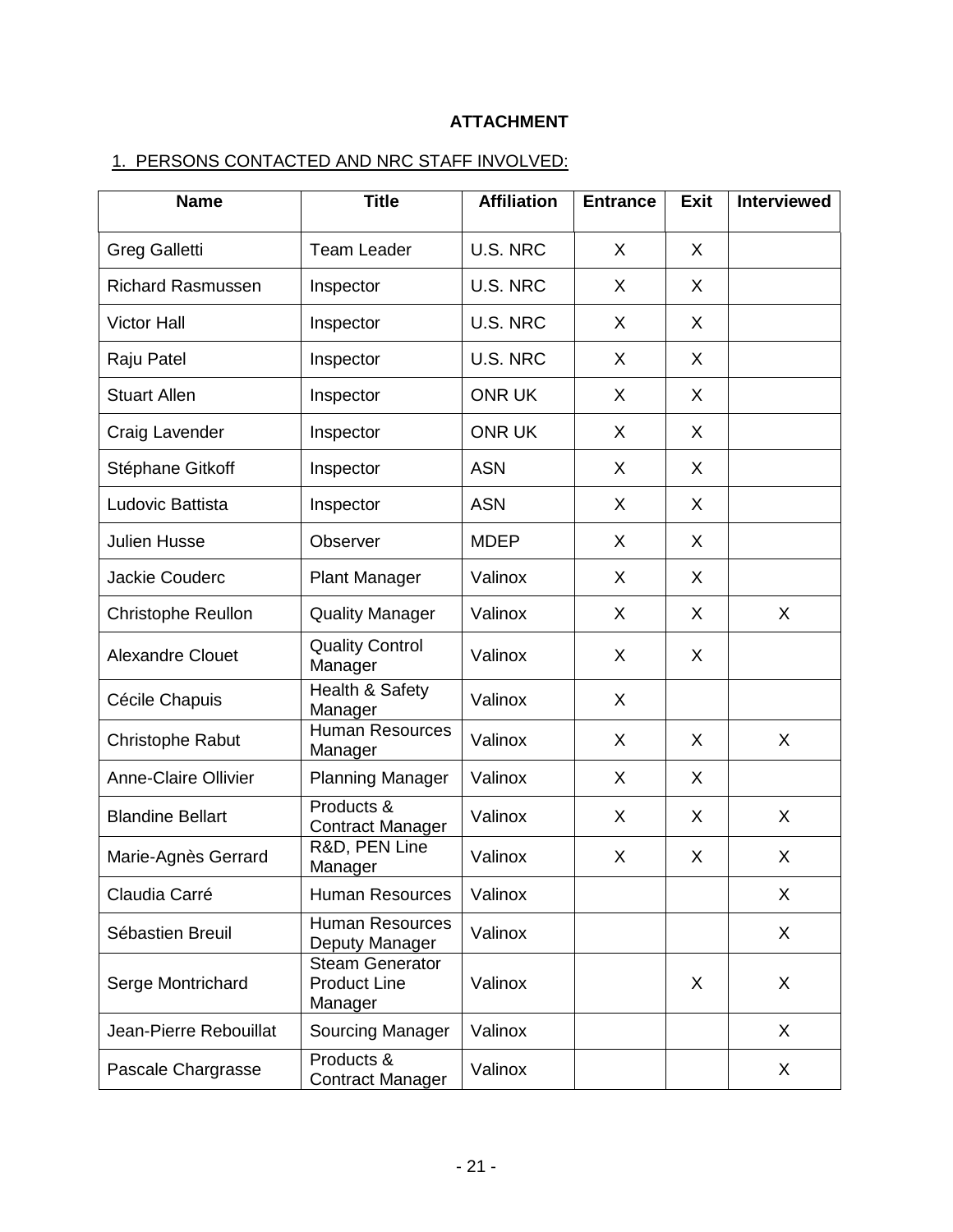| <b>Name</b>              | <b>Title</b>                                                              | <b>Affiliation</b> | <b>Entrance</b> | <b>Exit</b> | <b>Interviewed</b> |
|--------------------------|---------------------------------------------------------------------------|--------------------|-----------------|-------------|--------------------|
| <b>Yann Guerrar</b>      | Receiving<br>Inspector                                                    | Valinox            |                 |             | X                  |
| <b>Nathalie Dianne</b>   | Subcontractor<br>Manager/Receivin<br>g Inspector                          | Valinox            |                 |             | X                  |
| <b>Marcelle Fontaine</b> | <b>Quality Assurance</b><br>Technician                                    | Valinox            | X               | X           | X                  |
| <b>Sylvie Guichard</b>   | Operator                                                                  | Valinox            |                 |             | X                  |
| <b>Camille Moulin</b>    | Maintenance<br>Manager                                                    |                    |                 |             | X                  |
| M. Dussel                | <b>VMS Performance</b><br>Analyst<br>Continuous<br>Improvement<br>Manager | Valinox            |                 |             | X                  |
| <b>Audrey Bochot</b>     | Thermal<br>Treatment<br>Technician                                        |                    |                 |             | X                  |
| <b>Thierry Piquet</b>    | <b>UAP3 Quality</b><br>Assurance<br>Manager (RCQ<br>UAP3)                 |                    |                 |             | X                  |
| <b>Germain Camus</b>     | Valinox Nucléaire<br>Laboratory and<br>Environment<br>Manager             |                    |                 |             | X                  |
| S. Page                  | <b>UAP3 Team</b><br>Leader - Ilot A                                       |                    |                 |             | X                  |
| <b>Martine Suchette</b>  | <b>UAP2 Vacuum</b><br>Treatment<br>Operator                               |                    |                 |             | X                  |
| J-Y Prou                 | <b>UAP2 Drever</b><br><b>Furnace Driver</b>                               |                    |                 |             | X                  |
| Julien Canaux            | <b>UAP2 Quality</b><br><b>Control Manager</b>                             |                    |                 |             | X                  |
| K. Kirsch                | <b>Controller CND</b><br>US/CF2                                           |                    |                 |             | X                  |
| <b>Brice Guebel</b>      | <b>Controller CND</b><br>US/CF2                                           |                    |                 |             | X                  |
| Hicham El-Yazini         | <b>Operator CND</b><br>US/CF1                                             |                    |                 |             | X                  |
| J. P. Breton             | <b>Technician CND</b><br>US/CF2                                           |                    |                 |             | X                  |
| Romain Capiau            | <b>UT/EC Level III</b>                                                    |                    |                 |             | X                  |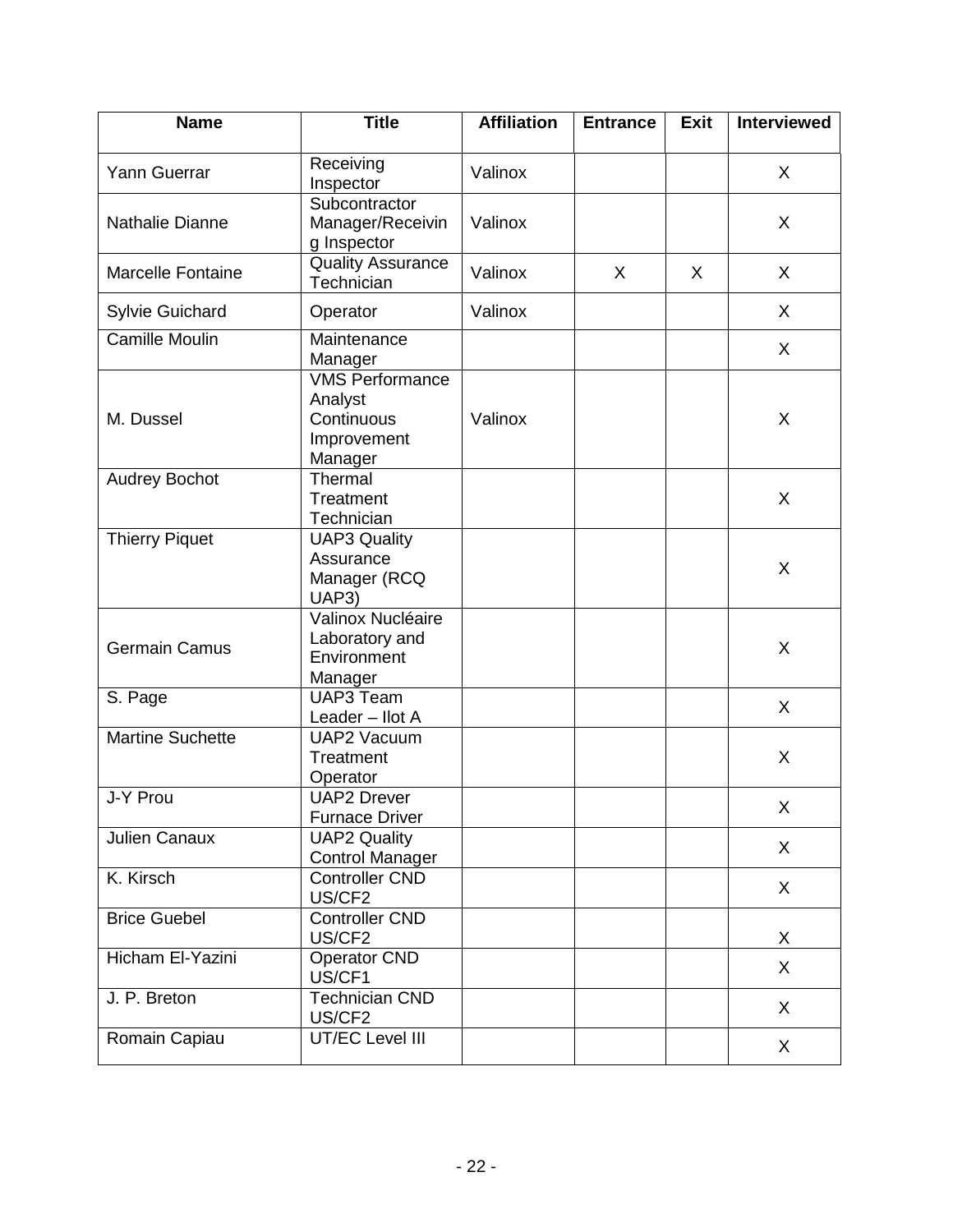#### 2. INSPECTION PROCEDURES USED:

IP 43002, "Routine Inspections of Nuclear Vendors," dated July 2013

TR-VICWG-03, Technical Report, "Common QA/QM Criteria for Multinational Vendor Inspection," Revision 1, dated January 20, 2014

#### 3. LIST OF ITEMS OPENED, CLOSED, AND DISCUSSED

| Item Number          | <b>Status</b> | Type       | <b>Description</b>     |
|----------------------|---------------|------------|------------------------|
| 99901447/2014-201-01 | Opened        | <b>NON</b> | <b>Criterion XVII</b>  |
| 99901447/2014-201-02 | Opened        | <b>NON</b> | Criterion X            |
| 99901447/2014-201-03 | Opened        | <b>NON</b> | <b>Criterion IX</b>    |
| 99901447/2014-201-04 | Opened        | <b>NON</b> | <b>Criterion XVIII</b> |

#### 4. DOCUMENTS REVIEWED:

Quality Manuals, Plans, Specifications, and Procedures

- Valinox Nuclear Quality Management Manual, Revision 13, dated September 25, 2013
- Valinox Application Procedures of the Quality Manual (PAM) 010, "Responsibilities and Delegations," Revision 5, dated September 12, 2013
- PAM050, "Management of Quality Documents and Data," Revision 7, dated October 17, 2013
- PAM051, "Management of Information Systems," Revision 3, dated January 4, 2010
- PAM052, "Quality Plan," Revision 1, dated January 16, 2003
- PAM063 'Evaluation of Performance of Products or Services Purchased," Revision, dated September 23, 1999
- PAM090, "Process Qualification," Revision 5, dated December 19, 2012
- PAM092, "Preparation and Filling out of the OFDS," Revision 5, dated May 17, 2010
- PAM100, "Base Material Receipt Inspection," Revision 5, December 16, 2013
- PAM-101, "External Inspections", Revision 5, dated November 25, 2009
- PAM 130, "Management of nonconformance reports," Revision 10, dated November 26, 2010
- PAM 140, "Corrective and preventive action," Revision 4, dated May 20, 2014
- PAM160, "Documents Retention," Revision 3, dated February 5, 2004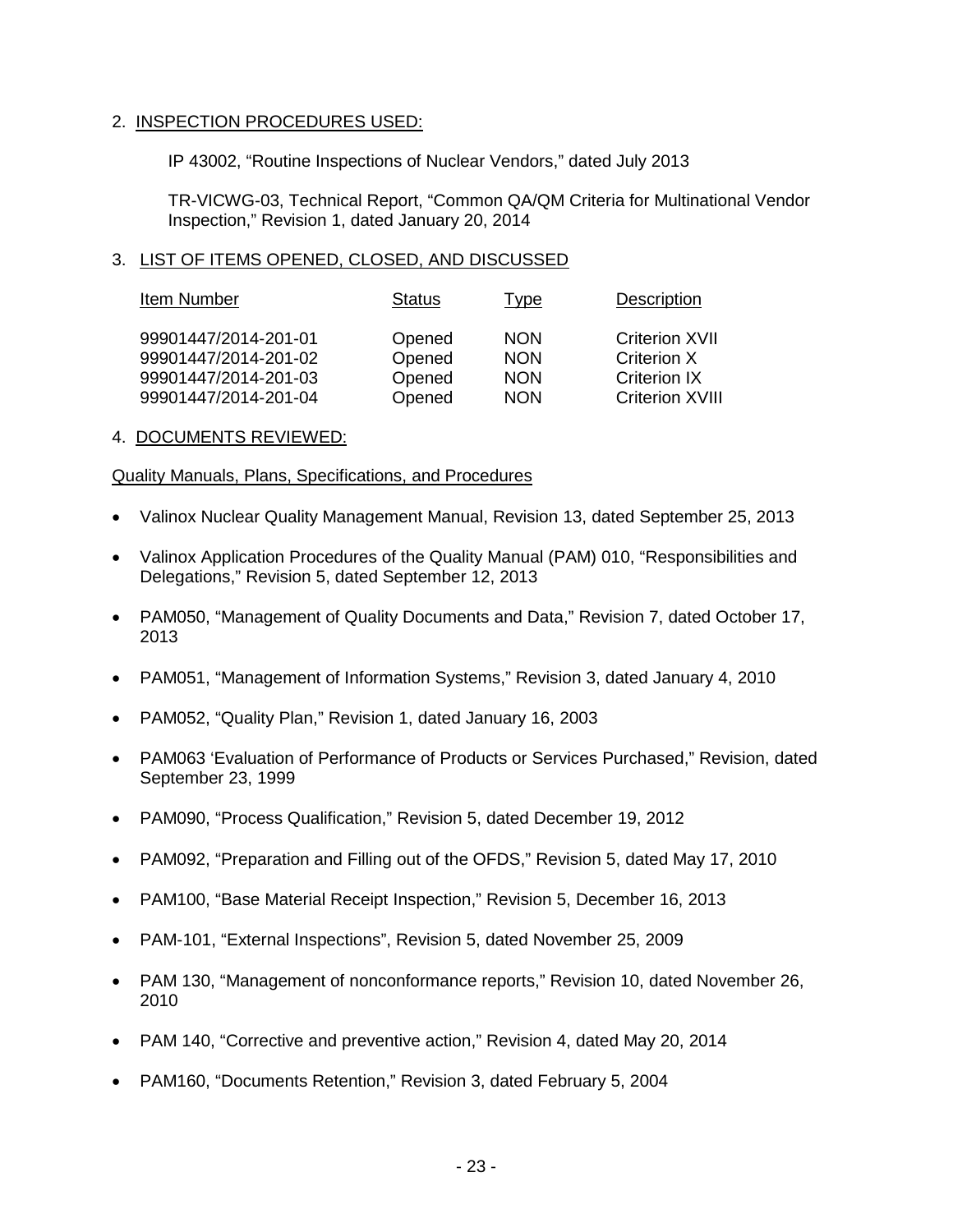- PAM170, "Quality System Audits," Revision 8, dated January 28, 2014
- PAM180, "Training and Qualification," Revision 5, dated November 17, 2008
- PAM181, "Nondestructive testing training SNT-TC-1A," Revision 12, dated October 07, 2013
- PAM182, "Training and Qualification of Shop Inspectors," Revision 6, dated March 27, 2014
- PAM184, "Qualification of Auditors," Revision 5, December 17, 2012
- CF-265, "AP1000 SG Tubing Volumetric Soundness Absence of ID Carburization and/or Pollution Eddy Current Examination," Revision 00
- CF-230, "Noise Eddy Current Examination (Internal Probe)," Revision 5, dated July 2, 2013
- CF-231, "U-Bent Tubes Eddy Current Baseline Examination," Revision 11, dated June 3, 2014
- CFG-126, "AP1000 Steam Generator Tubing U-Bent Tubes Eddy Current Baseline Examination for Alloy 690 (UNS N06690), Revision 0, dated February 7, 2014
- CFG-127, "U-Bent Tubes Eddy Current Inspection for Grade NC-30Fe," Revision 2, dated July 12, 2013
- CND-119, "NDT Personnel Qualification," Revision 2, dated March 3,2014
- CPR-140, "Contaminants Surveillance Program," Revision 2, dated December 20, 2012
- CPR 167, "Contamination Surveillance Program, Revision 1, dated March 13, 2014
- CDIG 116, "SENPEC AP1000 SG Tubing Final Dimensional and Visual Inspection," Revision 1, May 15, 2014
- EMB-223, "Bends Packaging Box Handling & Storage," Revision 7, dated March 6, 2014 for Doosan Heavy SHIN KORI APR1400 Steam Generator Tubing
- EPG-108, "SEMPEC AP1000 Steam Generator Tubing, Hydrostatic Testing," Revision 0, dated January 23, 2014
- EPG 108, "Revision 00, January 23, 2014
- EQT-048, "Equivalence Technique," Revision 2, dated August 29, 2013
- ESS185, "Metallographic Examination," Revision 1, dated April 23, 2014
- ETA 06, "Verification Meterologique Des Couples Thermo Electriques," Revision 08, dated August 12, 2009
- PEC342, "Sampling & Destructive Testing, Revision 01, dated April 23, 2014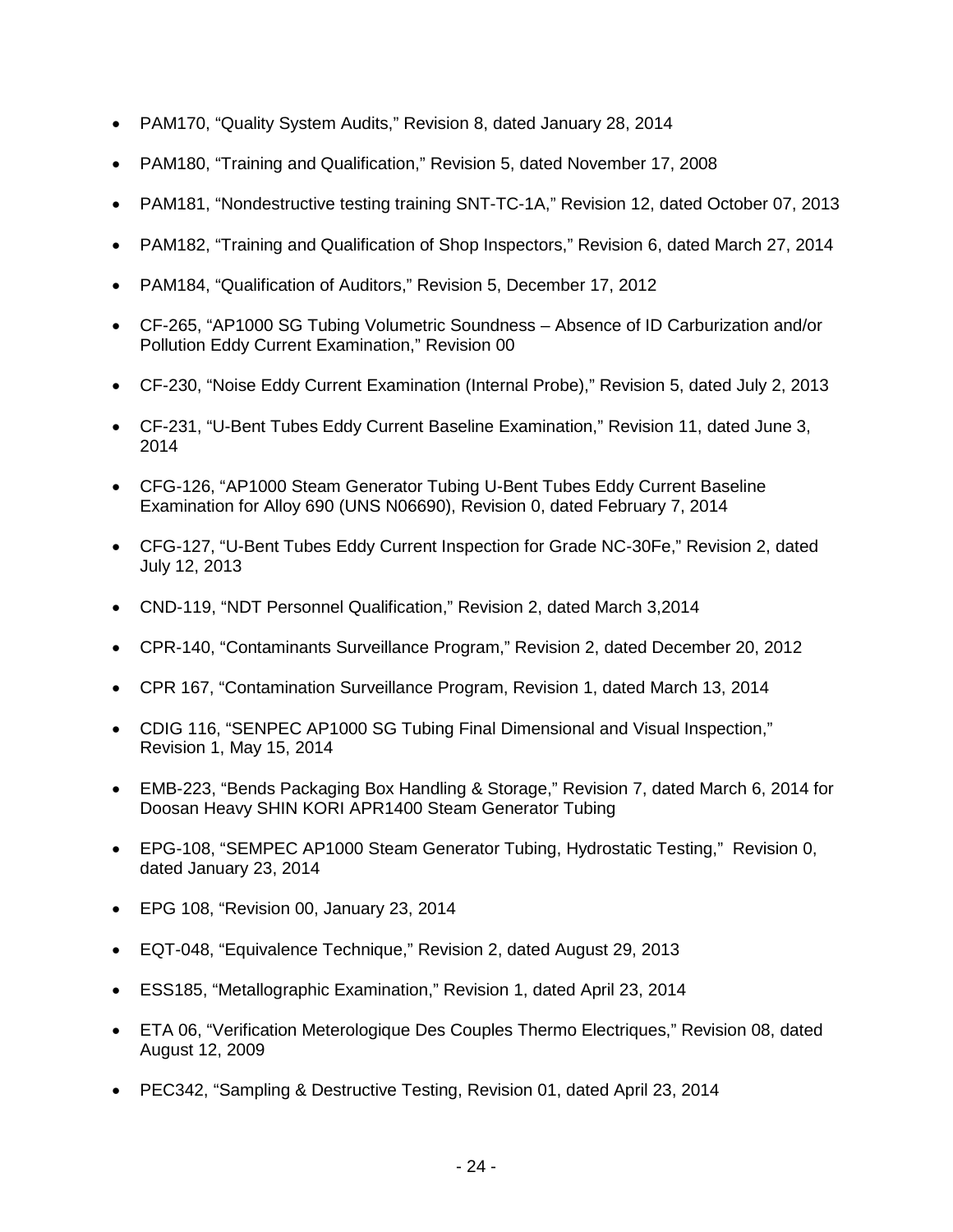- TS 600, Degreasing control, Revision 3, August 01, 2012
- TS-760, "Cleaning/Cleanliness Check for UNS N06690," Revision 4, dated June 5, 2014
- TTH-471, "Final Mill Anneal," Revision 5, dated April 30, 2014
- TTH 600, "Intermediate Thermal Treatment," Revision 2, July 1, 2011
- TTH 973, "Thermal treatment for Doosan, APR1400 straight tubes," Revision 01, dated May 22, 2013
- TTH 974, "Thermal treatment for Doosan, APR1400 U tubes," Revision 01, dated May 22, 2013
- TTH-975, "Thermal Treatment," Revision 1," dated May 22, 2013
- US-344, "AP1000 SG Tubing Volumetric Soundness OD/ WTH Ultrasonic Examination," Revision 0
- Laboratory Quality Manual Procedure LAB3290, "Discrepancies processing: clients requests, non-conformances, corrective and preventive actions," Revision 0, dated March 7, 2014
- Laboratory Quality Manual Procedure, LAB3000, "General procedure for laboratory quality system following requirements from standard NF EN ISO/CEI 17025," Revision 8, dated March 28, 2014
- GTTV 10, "Operator Instruction TIV vacuum treatment," Revision 0, dated March 29, 2014
- Valinox Instruction CVSTREBA, "Visual Reference Standard for Receiving Inspection of Hollow 13x 11mm tubes," Revision 1, dated December 4, 2013
- CVSTREBA, "Visual Reference Standard," Revision 3, April 12, 2013
- Valinox Quality Plan (QP)-656, "Quality Plan Manufacturing and Inspection Test Plan for Doosan SHIN-KORI Units 5 & 6 Steam Generator Tubing," for Doosan Purchase Order No. 2009033852, Valinox Order No. VN11016, Revision 0, dated December 14, 2012

## **Specifications**

- Valinox METG-101, "Specification for the Supply by Thyssenkrupp VDM of Raw Material in Nickel-Iron-Chromium Alloy 690 (UNS N06690)," Revision 5, dated February 28, 2012
- METG-102, "Specification for the Supply by Aubert & Duval of Raw Material in Nickel-Iron-Chromium Alloy 690 (UNS N06690)" Revision 5, dated February 28, 2012
- STRG-101, "Specification for Transformation of Bar & Billets into Hot Extruded Hollow," Revision 2, dated December 11, 2013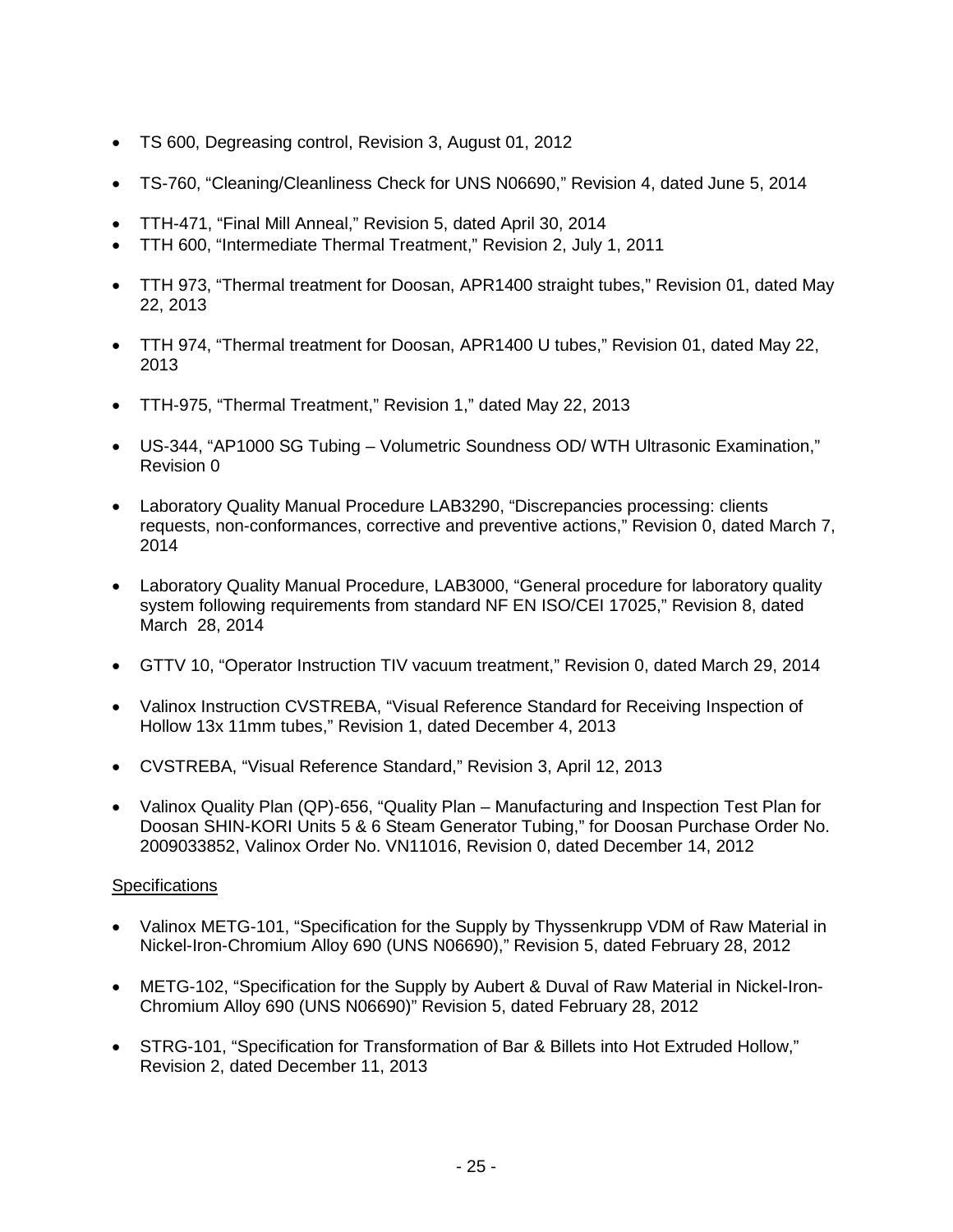- Product Specification NPS-XDP-SG001, Procurement Specification of Thermally Treated Alloy SB-163 UNS N06690 Tubing for XUDAPU Steam Generator
- Doosan Heavy Industries Specification No. NPS-11101F," General Requirements for Code Material (for Foreign Company)," Revision 2, dated September 29, 2011
- Doosan Heavy Industries Purchase Specification No. N11008-160PS-1006, Revision 0

## Purchase Orders

- Valinox Purchase Order (PO) No. 161-116576, dated April 24, 2014, to SOTEP-CEDEX for steam generator tubes to Alloy 690 ASME Section II, Grade SB 163 - 1995 Edition through 1997 Addenda, Code Case N-474-2 material specification for Doosan Braka–UAE Project on Valinox Order No. VN13020
- PO No. 161-119436, dated January 29, 2014 to Bureau Veritas Laboratories, for calibration services of Charpy Impact Tester to ISO 17025 requirements
- PO No. 162-119138, dated January 13, 2014 to CVMSARL for calibration of Rockwell Hardness Standard 75HRBW to NVLAP requirements
- PO No. 165-116576, dated April 29, 2013, to Measem Metrologic for calibration services of Electric Technometer TACH PHOTO, TACHOPTUITUN, Frequency Counter FREQet1 to COFRAC requirements
- PO No. 166-105534 Amendment 1, dated December 23, 2013 to Outokumpu-VDM for 220 mm Ø billets to Alloy 690, ASME Section II Grade SB 163 (UNS N06690) material specifications for AP1000 XunDapu Unit 2 project on Valinox Order No. VN10033
- PO No. 166-119468 Amendment 2, dated January 31, 2014, to Salzgitter Mannesmann Stainless Tubes (SMST) for 73 mm Ø x11mm thick hot-extruded tubes to ASME Section II, Grade SB 163 (UNS N06690) for Doosan SHIN-KORI Unit 5 & 6 project on Valinox Order No. VN10033
- PO No. 166-119702 Amendment No. 1, dated April 18, 2014, to Auburt & Duval for 220 mm Ø billets to Alloy 690 (UNS N06690) material specification in accordance with RCC-M Edition 2007 Addenda 2008- 2009, ASME 2001-2003 Addenda for EDF Westinghouse Electric Company – Mangiarotti Project RGV-1300-MGR7-Q3
- PO No. 172-121302, dated June 16, 2014, to ZETEC-France for final Eddy-Current Inspection of MIZ80 steam generator tubes for AP1000 XunDapu-China project on Valinox Order No. VN10033
- PO No. 172-114355, dated October 22, 2013 to AOIP-sas calibration service provider of AOIP module to COFRAC requirements, qualified through COFRAC Accreditation

#### Receipt Inspection Reports

• Surveillance Report (SR) No. 061/124 dated April 24, 2014, for receipt inspection of Alloy 690 (UNS N06690) 220 mm Ø billets on Valinox PO No. 166-118432 Amendment 2, and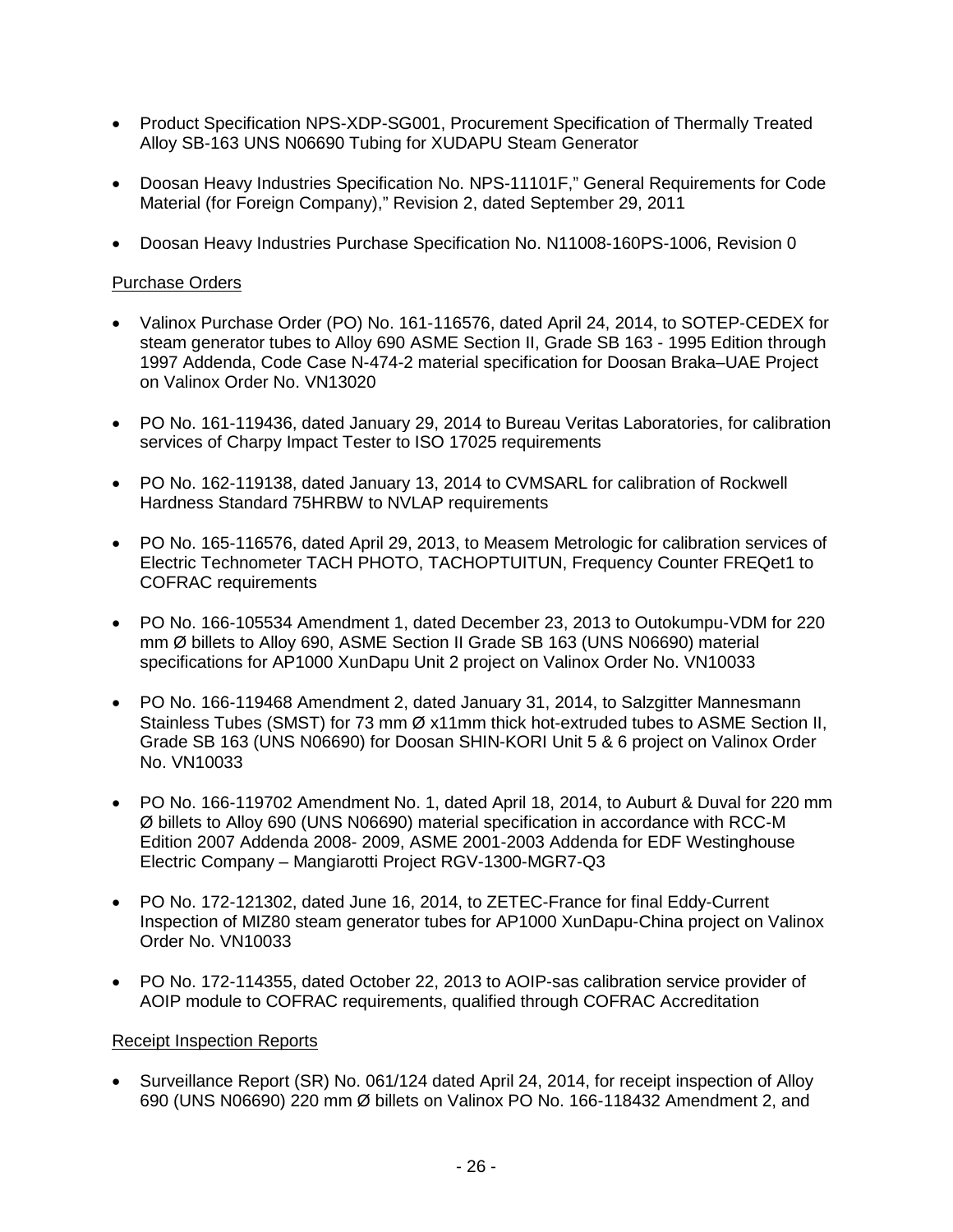METG 102 Revision 5, billets marked P1 to 18T and Heat No. HR275904 traceable to Auburt & Duval

- SR No. 061/124 dated April 24, 2014, for receipt inspection of Alloy 690 (UNS N06690) 220 mm Ø billets on Valinox PO No. 166-118432 Amendment 2, and METG 102 Revision 5, billets marked P1 to 18T and Heat No. HR 275904 traceable to Auburt & Duval
- SR No. 076/123 dated June 12, 2013, for receipt inspection of Alloy 690 (UNS N06690) 220 mm Ø billets on Valinox PO No. 172-116979 Amendment 2 and METG 102 Revision 5, billets marked P1 to 18T and Heat No. HR253003 traceable to Auburt & Duval
- SR No.102/120 dated February 4, 2014, for receipt inspection of Alloy Grade NY690 ASME SB 163 (UNS N06690) 220 mm Ø billets for Doosan Order No. 116300 SHIN KORI Unit 5, billets marked P1 to 18T and Heat No. HR169004 traceable to Auburt & Duval
- SR No.103/120 dated February 4, 2014, for receipt inspection of Alloy grade NY690 ASME SB 163 (UNS N06690) 220 mm Ø billets for Doosan Order No. 116300 SHIN KORI Unit 5, billets marked 12 to 17T and Heat No. HR169101 traceable to Auburt & Duval
- SR No. 104/120 dated February 4, 2014 for receipt inspection of Alloy grade NY690 ASME SB 163 (UNS N06690) 220 mm Ø billets for Doosan Order No. 116300 SHIN KORI Unit 5, billets marked P1 to 18T and Heat No. HR16102 traceable to Auburt & Duval
- Valinox receipt inspection prior to delivery at SMST of hot extruded tube SMST quality lot No. QL30072394, Heat No. HR259802 for UNS N06690 1.2 m length tubes on July 11, 2014

# Certified Material Test Reports

- Certified Material Test Reports (CMTRs) for each lot of eighteen 220 mm Ø billets to ASME SB 163, Alloy UNS N06690 material specifications traceable to Auburt & Duval Heat Nos. HR169004, HR 169101, HR169102, HR169103, and HR173502 respectively, accepted to Valinox PO No. 116300 Amendment 3 and METG 102 Revision, 5 dated January 24, 2014
- CMTR for eighteen 220 mm Ø billets to Grade type NY690, alloy UNS N06690 material specifications, traceable to Auburt & Duval Heat No. HR253003, accepted to Valinox PO No. 172-116979, Amendment 2 and METG 102 Revision, 5
- CMTR for sixteen 220 mm Ø billet lot to Grade NY690 NC30Fe alloy UNS N06690 traceable to Auburt & Duval Heat No. HR275904 accepted to Valinox PO No. 166-118432, Amendment 2, RCCM M4105 Edition 2007 Mod. 2008dated May 20, 2014
- CMTR for eighteen 220 mm Ø billet lot to Grade NY690 NC30Fe alloy UNS N06690 traceable to Auburt & Duval Heat No. HR280504 accepted to Valinox PO No. 166-118432, Amendment 2, RCCM M4105 Edition 2007 Mod. 2008, dated May 20, 2014

## Nonconformance Report (NCR) and Corrective Action Request (CAR)

• NCR No.12/054, "Management of regulatory requirements to be improved, audit report," Revision 0, dated August 22, 2012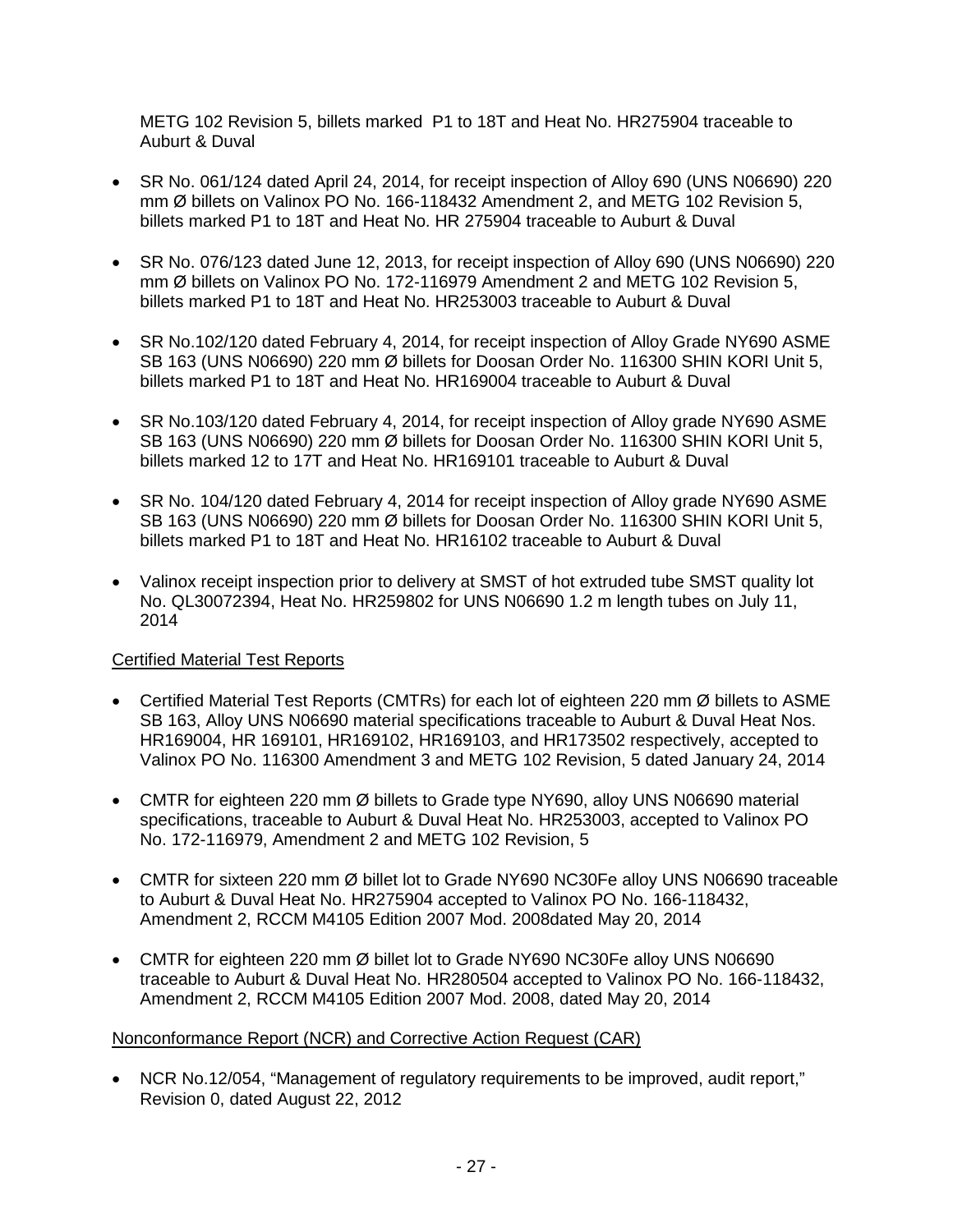- NCR No.12/080, "Eddy Current procedure to measure background noise not complying with RCCM," Revision 0, dated December 19, 2012
- NCR No.13/036, "Tubes final Eddy Current controls not assessed correctly by subcontractor Intercontrole," Revision 1, dated December 12, 2013
- NCR No.13/038, "Tubes final Eddy Current controls not assessed correctly by subcontractor Intercontrole," Revision 1, dated November 29, 2013
- NCR No. 14/002, "Noncompliance of a hold point in SMST (supplier of Valinox), during hot extrusion," Revision 2, dated February 11, 2014
- NCR No.14/004, "Temperature exceeded in the heat treatment TIV," Revision 1, dated January 10, 2014
- NCR No. 14/011, "Non-correct position of thermocouples in a tube bundle through heat treatment," Revision 0, dated March 20, 2014
- NCR No. 14/013, "Tube layer treated with 22 tubes instead of 21 at maximum," Revision 0, dated March 26, 2014
- NCR No 14/014, "Roughness not correct," Revision 2, dated April 1, 2014
- NCR No. 14/018, "Tubes final Eddy Current controls not assessed correctly by subcontractor Intercontrole," Revision 0, dated April 8, 2014
- NCR No. 14/019, "Temperature not maintained during heat treatment of a tube layer," Revision 0, dated April 18, 2014
- NCR No.14/022, "Temperature not maintained during heat treatment of a tube layer," Revision 0, dated May 14, 2014
- NCR No.14/023, "Temperature not maintained during heat treatment of a tube layer," Revision 0, dated May 16, 2014
- CAR No. 12/007, "Heat treatment issues," Revision 0, dated April 23, 2012
- CAR No. 14/014, "Wrong assessment of Eddy Current from Intercontrole subcontractor," Revision 1, dated April 9, 2014
- CAR No. 14/034, "Audit reports insufficient quality and delays," Revision 0, dated July 10, 2014

#### Miscellaneous Documents

• Valinox contract review form No. PAM 031, Annex 02, Revision 00, dated November 3, 2010 for Doosan Heavy Industries Purchase Order (PO) No. 2009033852, Valinox Order No. VN11016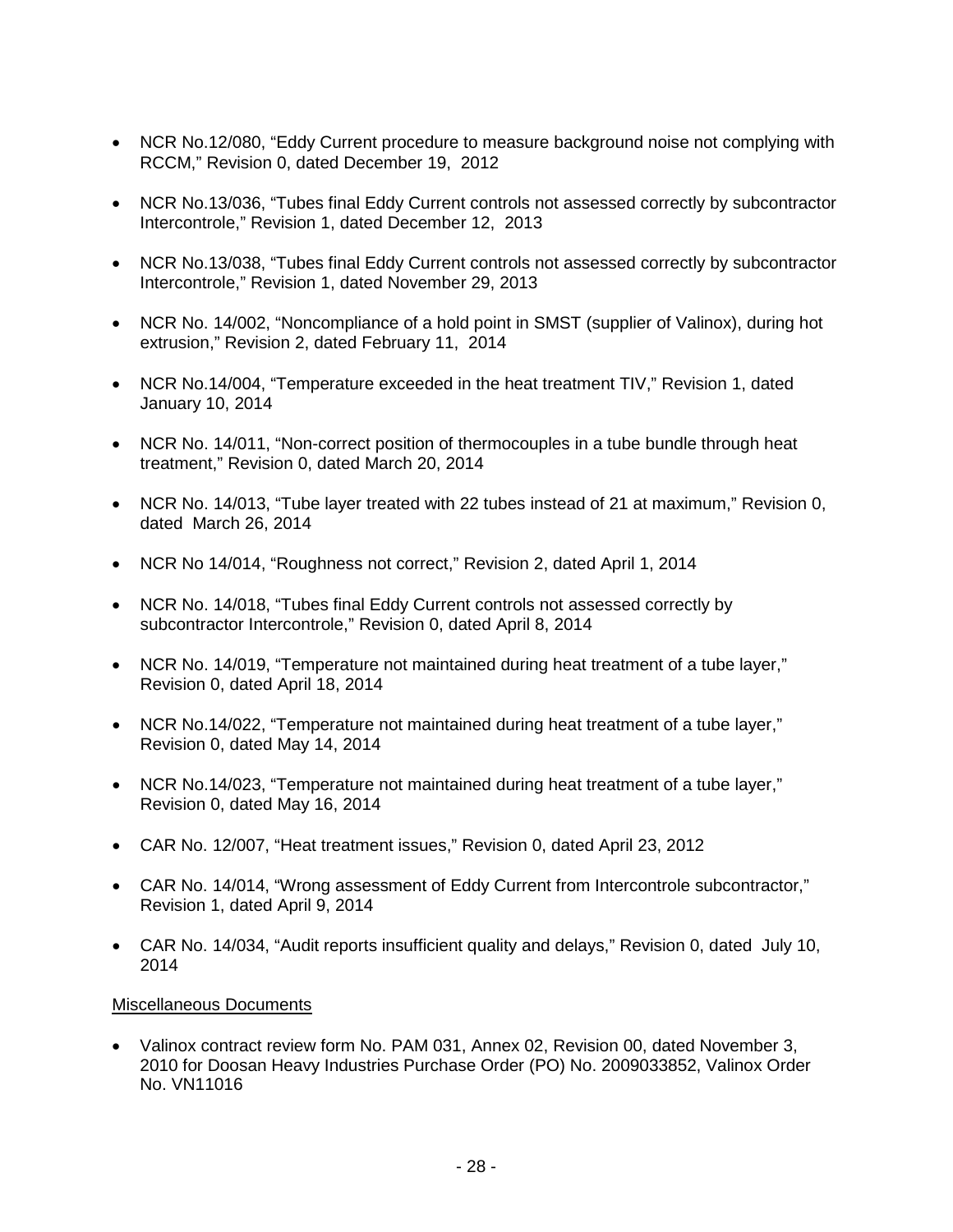- Valinox Demand for Material form PAM095, Revision 4, Annex 01 Revision 0, for Valinox Order No. VN11016
- Valinox, LDA-605, "List of Document Applicables," Revision 6, dated May 27, 2014 for Valinox Order No. VN11016, Doosan Heavy Industries PO No. 2009033852
- Valinox PQP-146, "APR-1400 Steam Generator Tubing (SHIN KORI 5 & 6) Pre-Production Qualification Program for Alloy 690 (UNS N06690), Revision 2, dated July 25, 2013
- Valinox LPGV-5130, "Steam Generator Tubing in Alloy 690 (UNS N006690) APR-1400 Pre-Production Qualification Report," for Doosan SHIN-KORI Units 5 & 6, Revision 0, dated September 13, 2013
- Valinox L606, "List of Contracted Agreed Suppliers," Revision 20, dated May 28, 2014
- Valinox Packing List for Box 4 of 32 for steam generator tubes for Doosan Heavy PO No. 200933852, SHIN KORI Unit 5B project on Valinox Order No. VN11016 dated July 8, 2014
- Valinox Audit report of Salzgitter Mannesmann Stainless Tubes Montbard, France dated June 07, 2013
- Valinox Audit report of Aubert & Duval, France, dated July 17, 2012
- Valinox Packaging List dated July 8, 2014 for Box No. 4 of 32 for Steam Generator Tube set 5B for Doosan Heavy Industries PO No. 200933852 for SHIN KORI Unit 5B
- Valinox Final Data package for AREVA Steam Generator GV/ND 396, rev. 00, dated April 29, 2014
- Auburt & Duval M4239, "Manufacturing Plan for 220 mm Ø billets material grade NY690 (NC30Fe) to Valinox METG 102 Revision 5," Revision HI, dated June 29, 2012
- ZETEC Reference Document No. 20130823, "SHIN-KORI Units 5 & 6, Pre-Production Tube Inspection Report," Revision B, dated September 16, 2013
- ZETEC Certificate No. 14/00099, "Eddy Current Examination Certificate Report U-Bent MIZ81 Steam Generator Tube Bundle GV/ND-396," for AREVA PO No. FE01/107204810, Valinox Order No. VN12001 dated February 20, 2014
- Doosan Document Review Sheet (DRS) for Purchase Specification No. N11008-160DR-5014 for Steam Generator Tubes for Shin Kori Units 5 & 6 project, approval of Valinox request No. BB13-042
- Doosan DRS dated January 21, 2013 for approval of Valinox QP-656 Revision 0, invoking Korea Hydro & Nuclear Power witness/hold points
- Doosan DRS dated May 27, 2014, for approval of Valinox QP-656, Revision 4 and packaging procedure EMB-264, for Doosan PO No. 2009033852, Valinox Order No. VN11016
- Valinox Fabrication Order VN13004 "SENPEC SG Tubes," dated April 06, 2014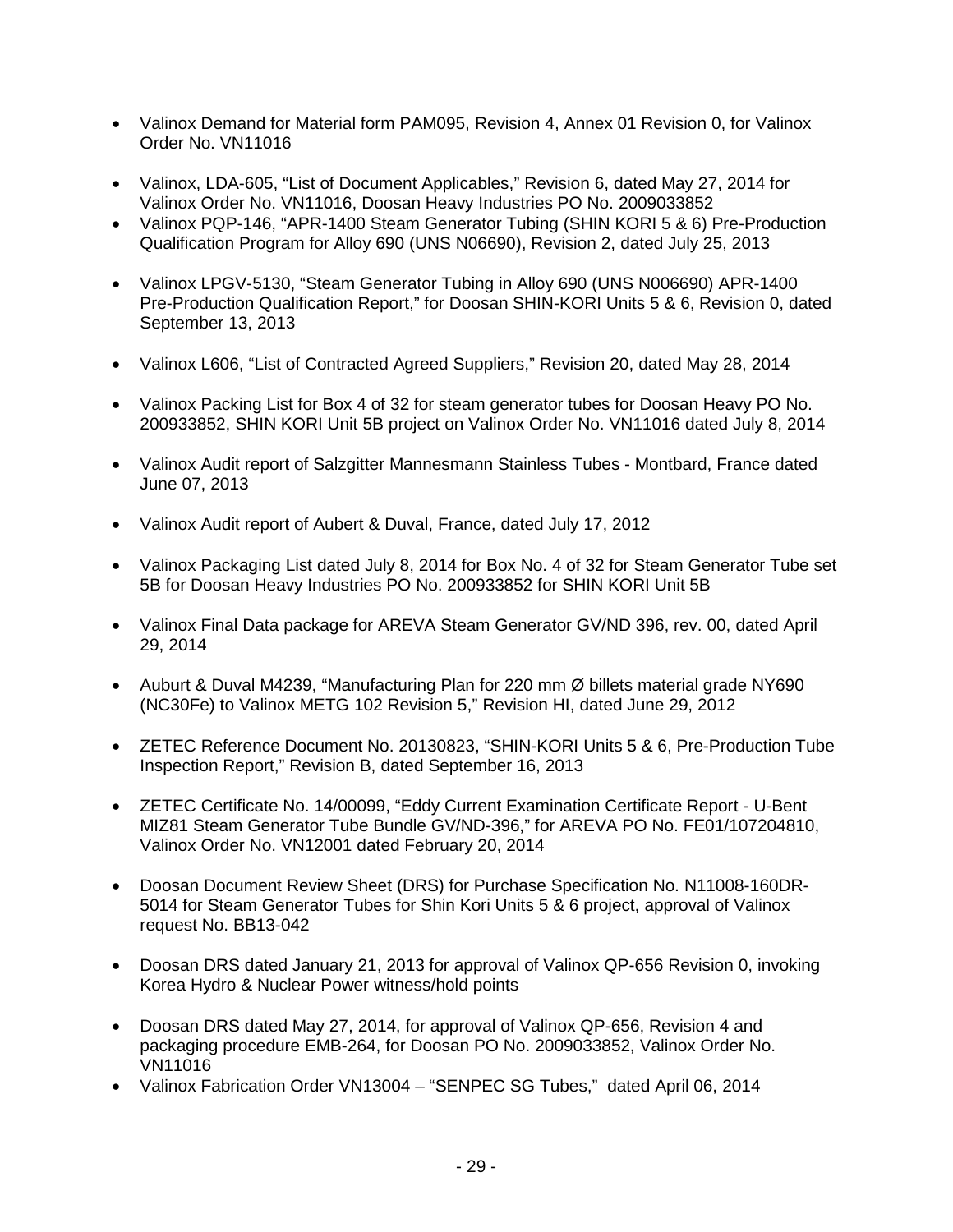- Gamme de Fabrication, (Mother Tubes) Revision 1, dated November 11, 2014
- Gamme de Fabrication, (Tubes for the set), Revision 1, dated November 4, 2014
- Referentiel Plan de Serviellance, "Grenaillage,a l'APN2", Revision 0 dated June 26, 2012
- Referentiel Plan de Serviellance, "Four Driver APN2," Revision 0, dated May 31, 2012
- Animation Qualite Hebdomadire, "Bilan de la semaine 201425 BQ2014W25," Revision 0
- Procedure Interne D Etalongnage , REF ETA111, "Verification Periodique Des Appareils A Ultrasons Et Courants De Foucault," Revision 6, dated May 7, 2013
- Qualification De La Procedure US 344 "C9152 Bench parametric setup," Revision 0
- Qualification De La Procedure CF 265, "C9152 Bench parametric setup," Revision 0
- ETA 111, "Verification d'un appareil de controle santé par US, UT C9152 Bench Vertical Linearity Calibration," Revision 6, Annexe. 4, dated June 24, 2014
- ETA 111, "Verification d'un appareil de controle santé par CF, Eddy Current C9152 Bench Calibration," Revision 6, Annexe. 6, dated March 26, 2014
- ETA 111, "Verification de la Vitesse de Rotation Des Tetes Tournantes Et Vitesse D'Avane," Revision 6, Annexe. 7, dated March 26, 2014
- Rapport De Controle, "ETALON CF n TGL 980," dated March 7, 2013
- Carte De Controle par Attribut, Week dated May 24, 2014
- CF265, "Dongfang Electric Corporation Volumetric Soundness Absence of ID Carbonization and/ or Pollution Eddy Current Examination," Revision 0, dated March 25, 2014
- US344, "Dongfang Electric Corporation Volumetric Soundness OD/With Ultrasonic Evaluation," Revision 00, March 25, 2014
- NPS-XDP-SG00, "Dongfang Technical specification," Revision B, July 11, 2013
- Excel table, Follow-up of nonconformance reports, dated July 8, 2014
- Excel table, Quality alert follow-up table, dated July 8, 2014
- Excel table, internal audits schedule on the quality system 2012, Revision 0, dated July 8, 2014
- Excel table, internal audits schedule on the quality system 2013, Revision 0, dated July 8, 2014
- Excel table, internal audits schedule on the quality system 2014, Revision 0, dated July 8, 2014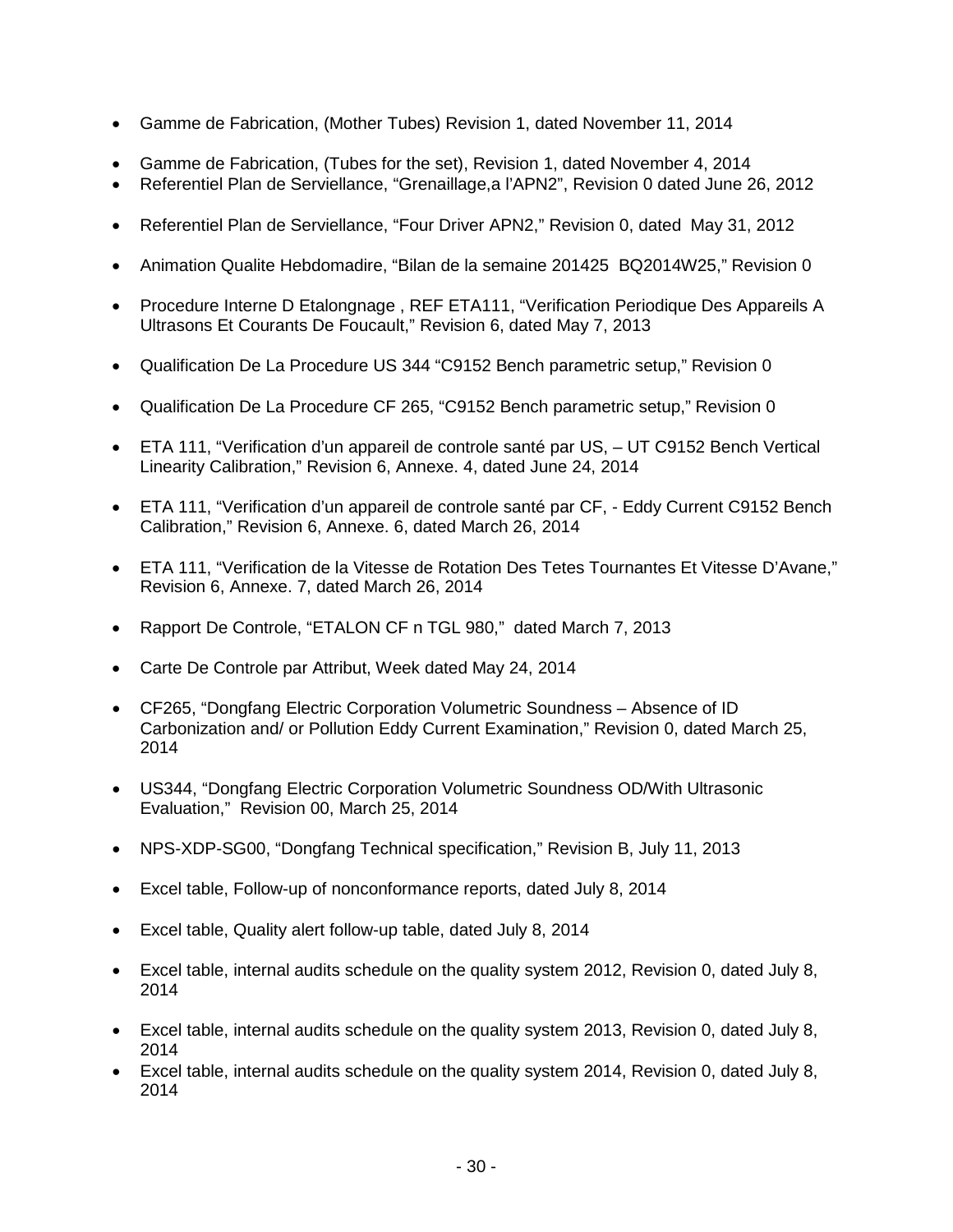- Excel table, internal audits schedule on the quality system 2014, Revision 1, dated July 8, 2014
- Excel table, internal audits schedule on the quality system 2014, Revision 2, dated July 8, 2014
- Internal audit report on PAM 170, audit report 3A and 3B, Revision 0, dated February 24, 2014
- Auditor qualification Excel file, PAM 184 annex 01
- Internal audit report No. 6, "Purchase and external inspections process," Revision 0, dated December 6, 2013
- Internal audit report No. 6, "Purchase and external inspections process," Revision 0, dated June 27, 2014
- Management Review 2013 Report, dated February 20, 2014
- Records for Vacuum-Treatment for Shin-Kori 5 Contract Numbers. 14088, 14051, 14065, 14052
- E-mail from UAP2 Team Leader to all TIV operators, dated March 20, 2014
- 6. ACRONYMS USED:

| <b>ADAMS</b> | Agencywide Documents Access and Management System            |
|--------------|--------------------------------------------------------------|
| <b>ASN</b>   | L'Autorité de sûreté nucléaire                               |
| <b>ASNT</b>  | American Society of Nondestructive Testing                   |
| <b>CAR</b>   | <b>Corrective Action Request</b>                             |
| <b>CFR</b>   | Code of Federal Regulations                                  |
| <b>CSFI</b>  | Counterfeit, Fraudulent or suspect Items                     |
| <b>DCIP</b>  | Division of Construction Inspection and Operational Programs |
| <b>ECT</b>   | eddy-current test                                            |
| <b>EPRI</b>  | <b>Electric Power Research Institute</b>                     |
| <b>EVIB</b>  | Electrical Vendor Inspection Branch                          |
| IP           | inspection procedure                                         |
| IR.          | issue report                                                 |
| <b>KHNP</b>  | Korea Hydro & Nuclear Power                                  |
| <b>MDEP</b>  | Multinational Design Evaluation Program                      |
| M&TE         | measuring and test equipment                                 |
| <b>NDE</b>   | non-destructive examination                                  |
| <b>NON</b>   | Notice of Nonconformance                                     |
| <b>NRC</b>   | (U.S.) Nuclear Regulatory Commission                         |
| <b>NRO</b>   | <b>Office of New Reactors</b>                                |
| <b>ONR</b>   | <b>Office for Nuclear Regulation</b>                         |
| <b>PAM</b>   | Procedure d'Application du Manuel                            |
| PO.          | purchase order                                               |
| QA           | quality assurance                                            |
|              |                                                              |